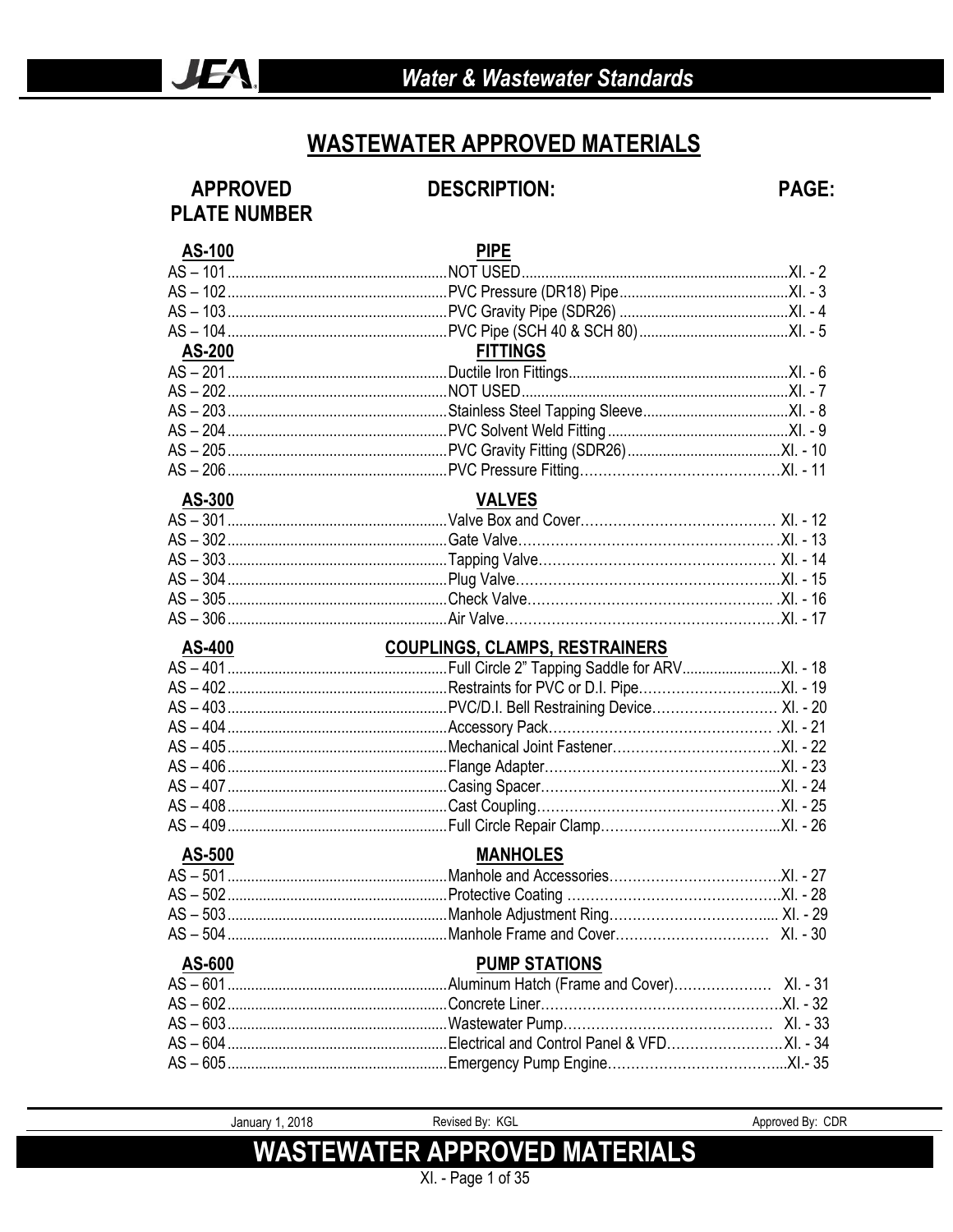

*Water & Wastewater Standards*

**AS-101 NOT USED**

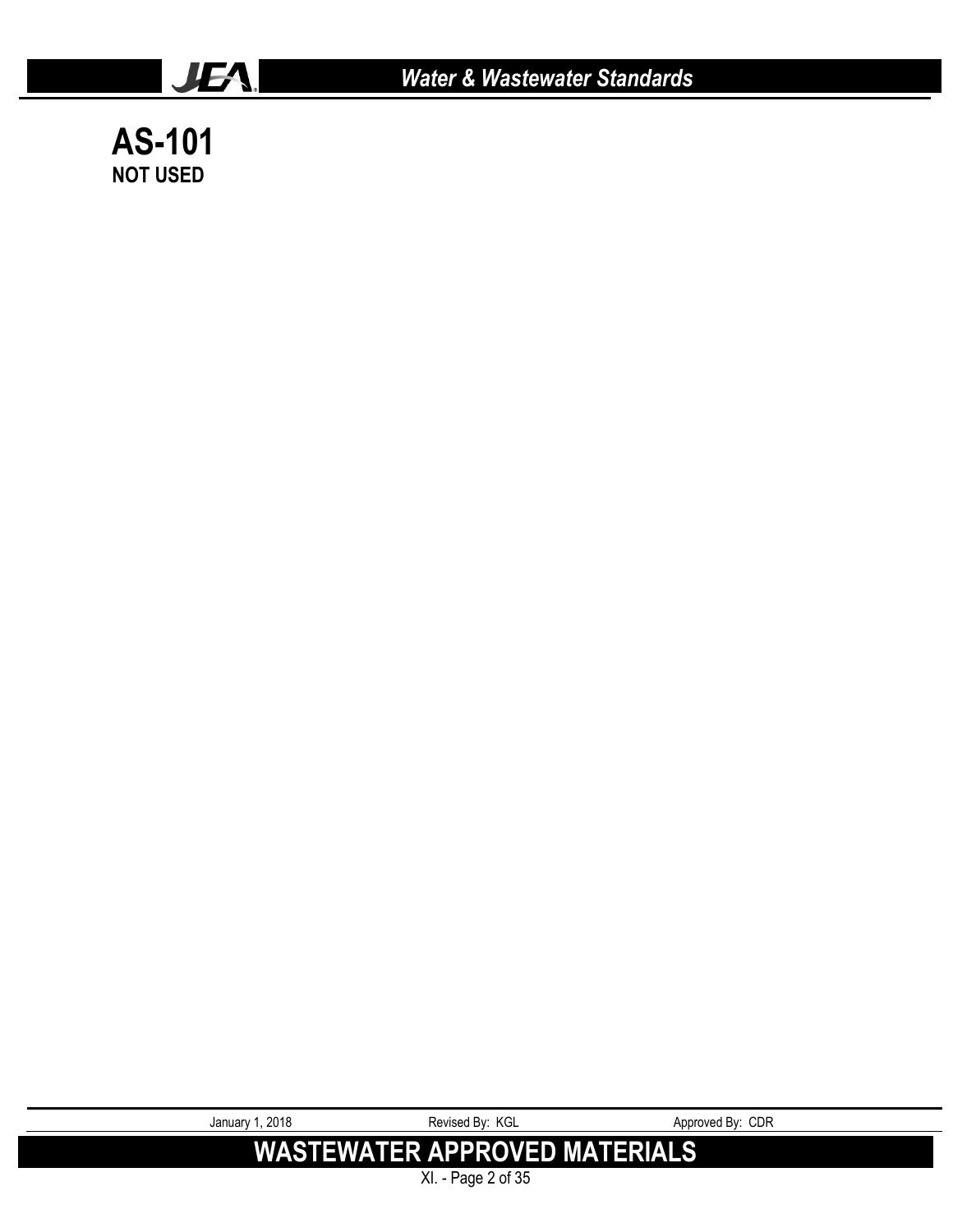### **AS-102 PVC PRESSURE (DR18) PIPE**

JEA.



**DESCRIPTION:** DR18 PVC Pipe. See Chapter IV. 2. - Section 428 & Chapter IV. 3. - Section 429 of the current JEA Standards for specifications and requirements.

| <b>SIZE</b>     | <b>MANUFACTURER</b>             | <b>MODEL#</b> |
|-----------------|---------------------------------|---------------|
| $4$ -inch – 60  | Diamond Plastics                | N/A           |
| $4$ -inch $-48$ | JM Eagle                        | N/A           |
| $4$ -inch $-30$ | National Pipe & Plastics        | N/A           |
| $4$ -inch $-36$ | North American Pipe Co. (NAPCO) | N/A           |
| $4$ -inch $-48$ | lpex                            | N/A           |
| $4$ -inch $-48$ | National Pipe & Plastics        | N/A           |
| $4$ -inch $-12$ | Sanderson Pipe Corportation     | N/A           |

**DESCRIPTION:** DR16 Pipe. See Chapter III. 1. - Section 350 of the current JEA Standards for specifications and requirements. See Chapter VI. 1. - Section 701 for Reclaimed Water specifications and requirements.

| <b>SIZE</b> | <b>MANUFACTURER</b>                    | <b>MODEL#</b> |
|-------------|----------------------------------------|---------------|
| 16-inch     | <b>Diamond Plastics</b>                | N/A           |
| 16-inch     | JM Eagle                               | N/A           |
| 16-inch     | National Pipe & Plastics/National PVC) | N/A           |
| 16-inch     | North American Pipe Co. (NAPCO)        | N/A           |
| 16-inch     | lpex                                   | N/A           |

XI. - Page 3 of 35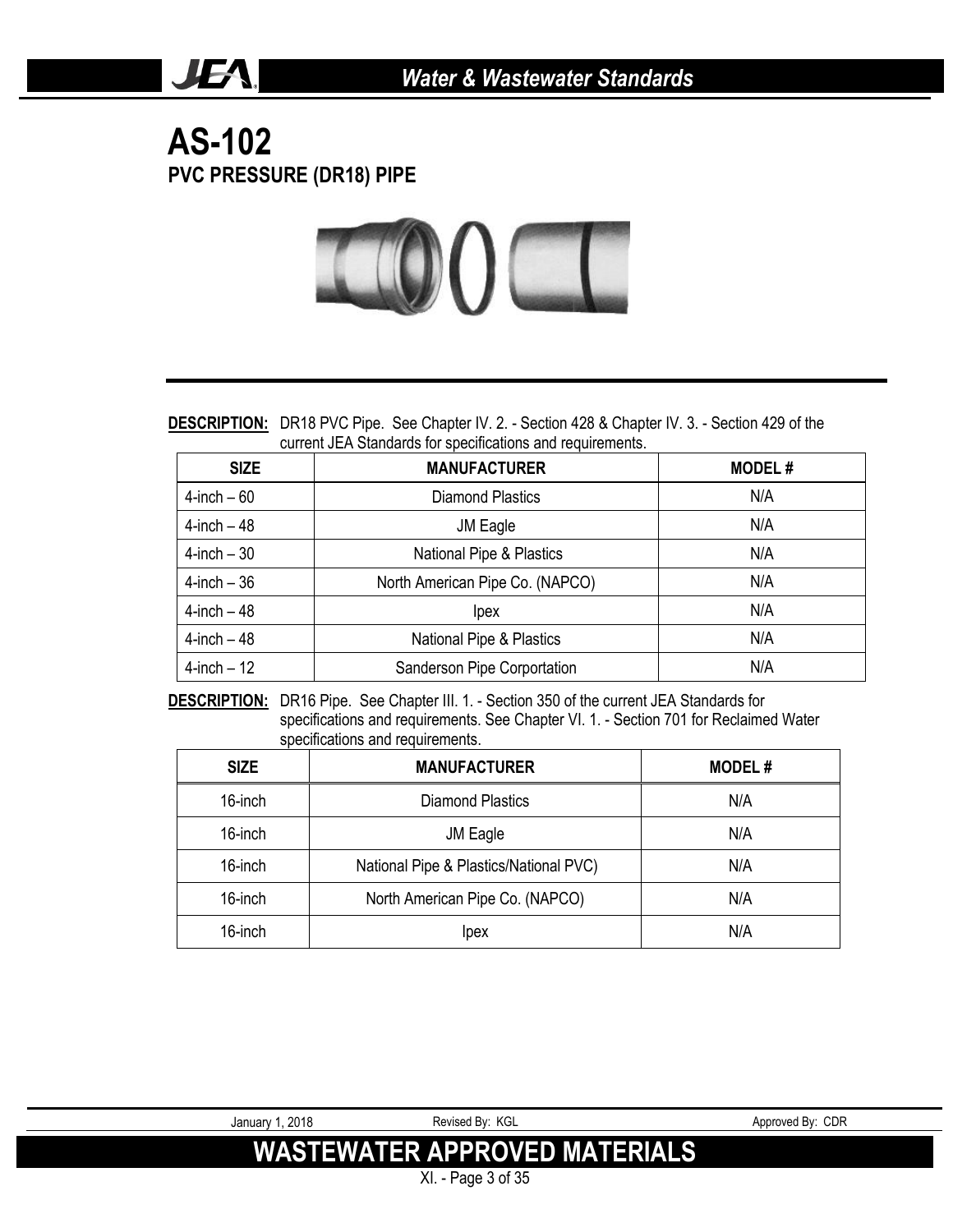# **AS-103 PVC GRAVITY PIPE**

JEA.



**DESCRIPTION:** PVC SDR 26: See Chapter IV. 2. - Section 428 of the current JEA Standards for specifications and requirements.

| <b>SIZE</b>     | <b>MANUFACTURER</b>              | <b>MODEL#</b> |
|-----------------|----------------------------------|---------------|
| 6-inch & larger | <b>Charlotte Pipe</b>            | N/A           |
| 6-inch & larger | <b>Diamond Plastics Corp</b>     | N/A           |
| 6-inch & larger | JM Eagle                         | N/A           |
| 6-inch & larger | National Pipe & Plastics         | N/A           |
| 6-inch & larger | North American Pipe Co. (NAPCO)  | N/A           |
| 6-inch & larger | Sanderson Pipe Co.               | N/A           |
| 6-inch & larger | <b>HAWK Plastics Corporation</b> | <b>SDR-26</b> |



XI. - Page 4 of 35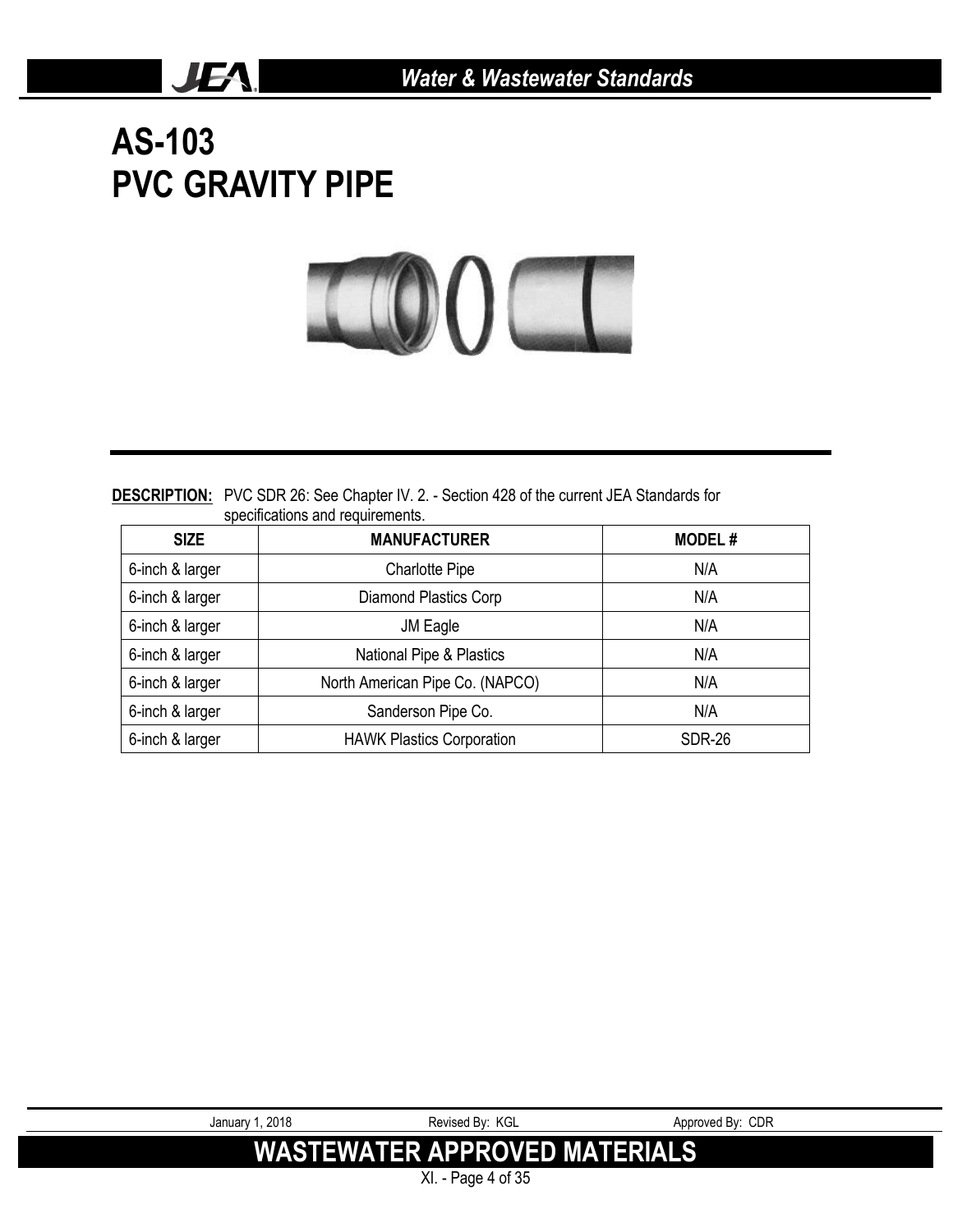**AS-104 PVC PIPE (SCH 40 & SCH 80)**

JEA.



| <b>DESCRIPTION:</b> PVC SCH 40 or 80 Pipe. See Chapter IV. 3. - Section 429 of the current JEA Standards |  |  |
|----------------------------------------------------------------------------------------------------------|--|--|
| for specifications and requirements.                                                                     |  |  |

| <b>SIZE</b>      | <b>MANUFACTURER</b>             | <b>MODEL#</b> |
|------------------|---------------------------------|---------------|
| 3-inch & smaller | JM Eagle                        |               |
| 3-inch & smaller | National Pipe & Plastics        |               |
| 3-inch & smaller | North American Pipe Co. (NAPCO) |               |
| 3-inch & smaller | Sanderson Pipe Company          |               |
| 3-inch & smaller | <b>Accord Industries</b>        |               |
| 3-inch & smaller | Charlotte Pipe & Foundry        |               |

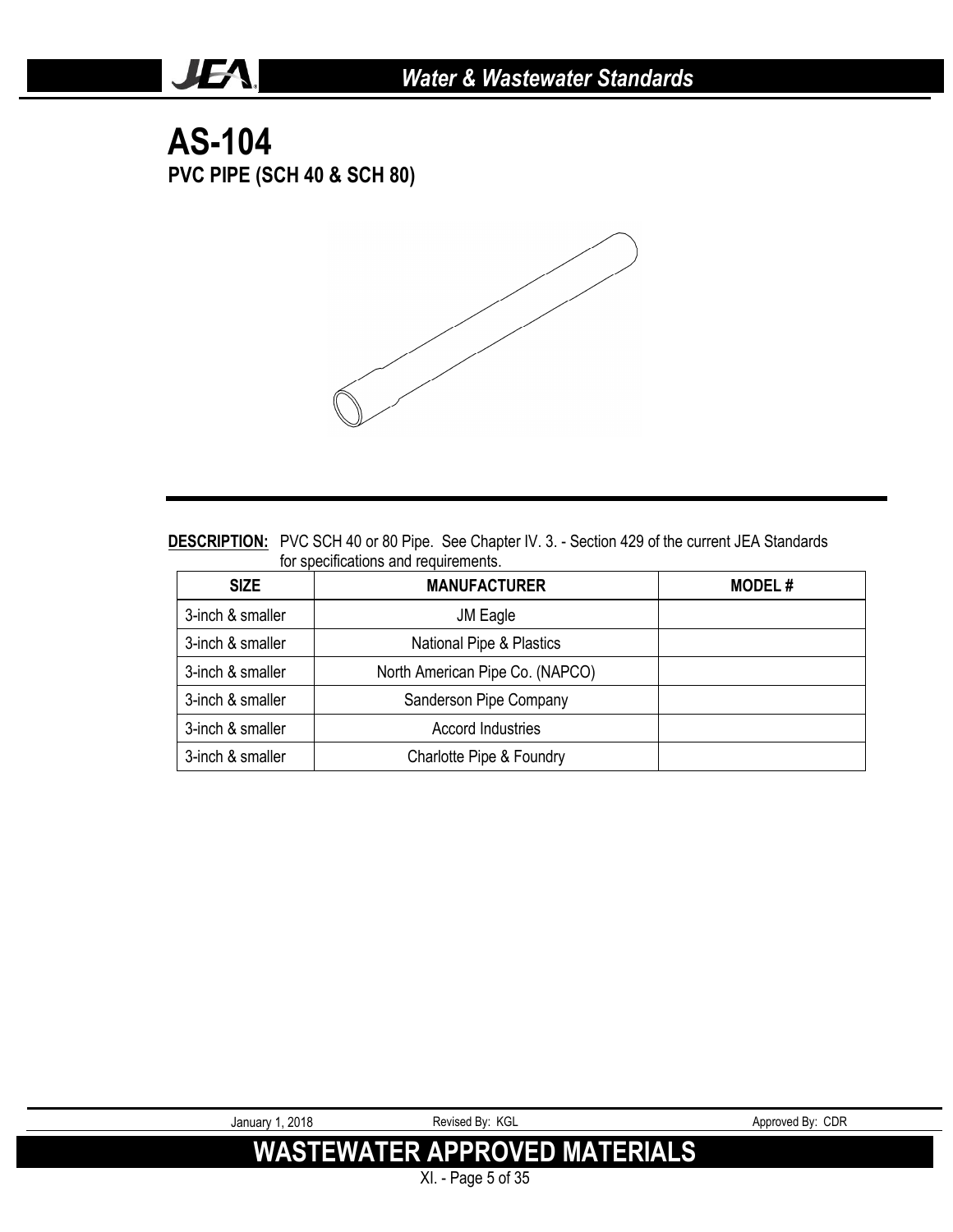## **AS-201 DUCTILE IRON FITTINGS**

JEA.



**Note:** Mechanical joint, 90 degree bend & fittings, shown as example only (for additional joints, see specifications).

#### **DESCRIPTION:** Ductile Iron Fitting, epoxy-lined. See Sections 428 & Chapter IV. 3. - Section 429 of the current JEA Standards for specifications and requirements.

| <b>SIZE</b>     | <b>MANUFACTURER</b>              | <b>MODEL#</b> |
|-----------------|----------------------------------|---------------|
| 3-inch & larger | <b>Tyler Union</b>               | N/A           |
| 3-inch & larger | <b>Star Pipe Products</b>        | N/A           |
| 3-inch & larger | Sigma Corporation (Russell Pipe) | N/A           |
| 3-inch & larger | <b>SIP Industries</b>            | N/A           |
| 3-inch & larger | US Pipe                          | N/A           |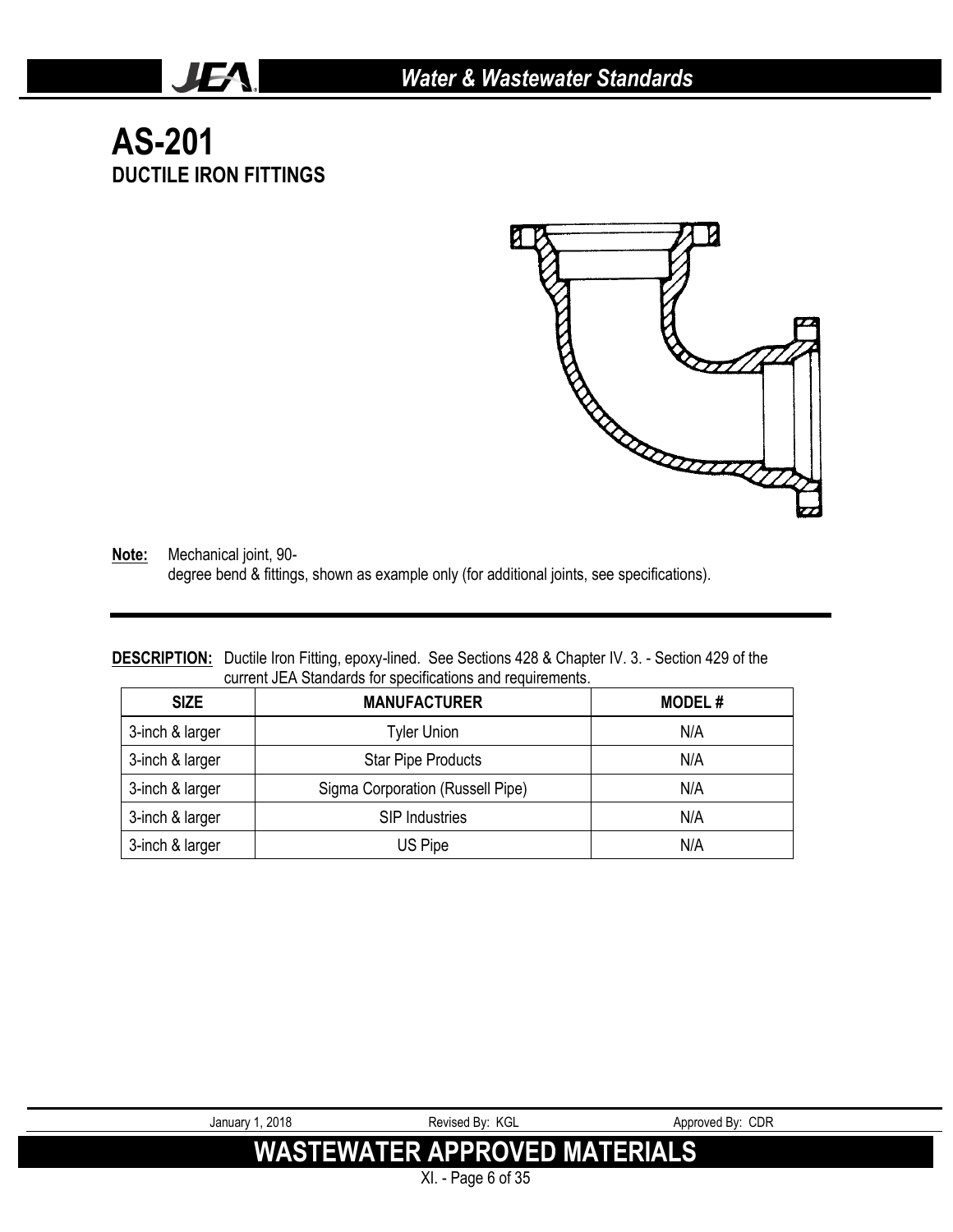

**AS-202 NOT USED**

JEA.

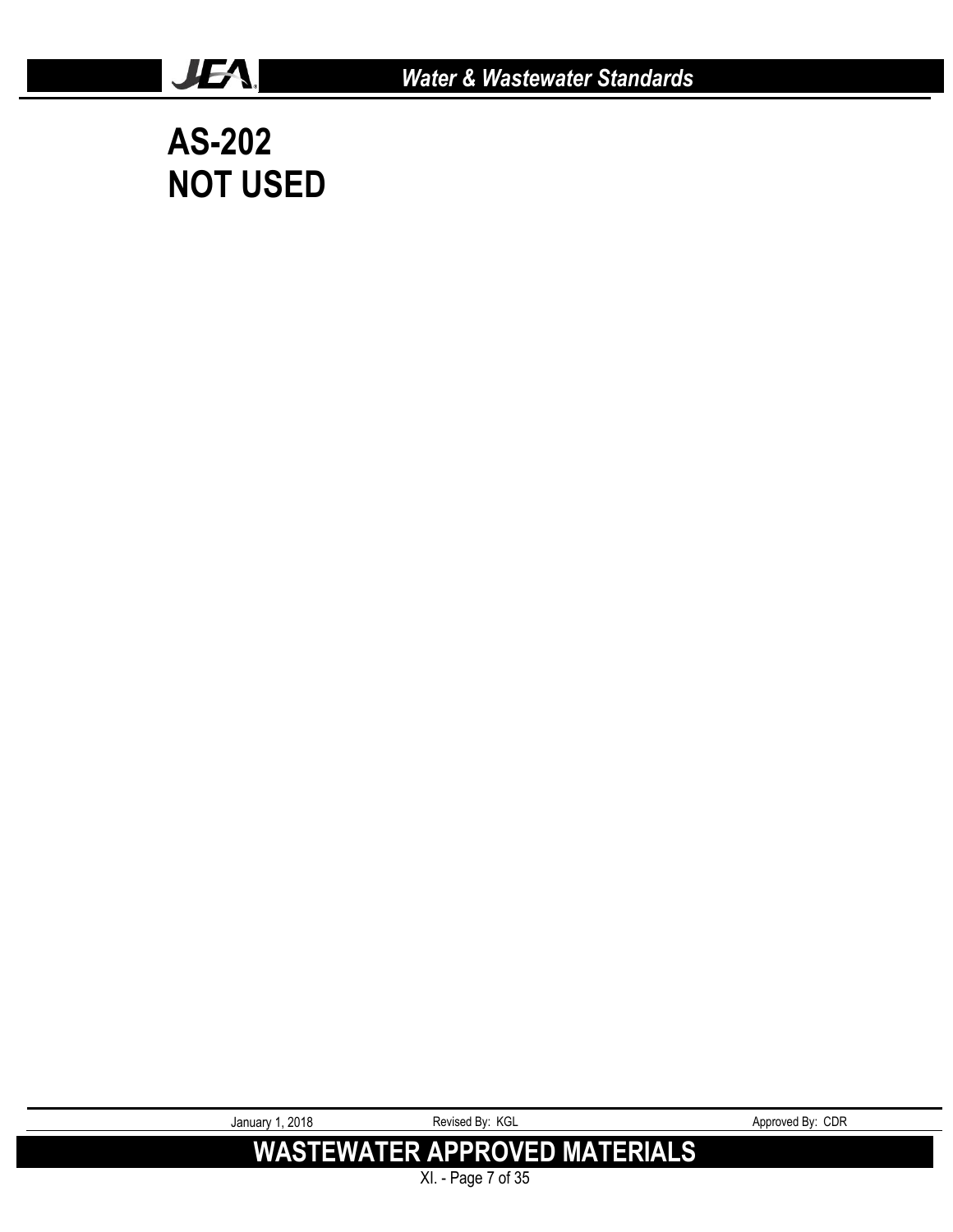### **AS-203 STAINLESS STEEL TAPPING SLEEVE**

JEA.



**Note:** Must be all stainless steel, no dissimilar metals allowed.

|                                  | <b>DESCRIPTION:</b> Stainless Steel Tapping Sleeve. See Section 430 of the current JEA Standards for |
|----------------------------------|------------------------------------------------------------------------------------------------------|
| specifications and requirements. |                                                                                                      |

| <b>SIZE</b>     | <b>MANUFACTURER</b>     | <b>MODEL#</b>                            |
|-----------------|-------------------------|------------------------------------------|
| 4-inch & larger | Cascade Waterworks Mfg. | CST-EX                                   |
| 4-inch & larger | Dresser Inc./GE         | 630                                      |
| 4-inch & larger | Ford Meter Box Company  | <b>FAST Series, FTSS</b>                 |
| 4-inch & larger | JCM Industries, Inc.    | 432, 439, 452, (taps 14-inch and larger) |
| 4-inch & larger | Power Seal              | 3490, 3490MJ (8-inch and smaller)        |
| 4-inch & larger | Romac Industries, Inc.  | <b>SST</b>                               |
| 4-inch & larger | Smith-Blair             | N/A                                      |
| 4-inch & larger | Mueller                 | H304                                     |

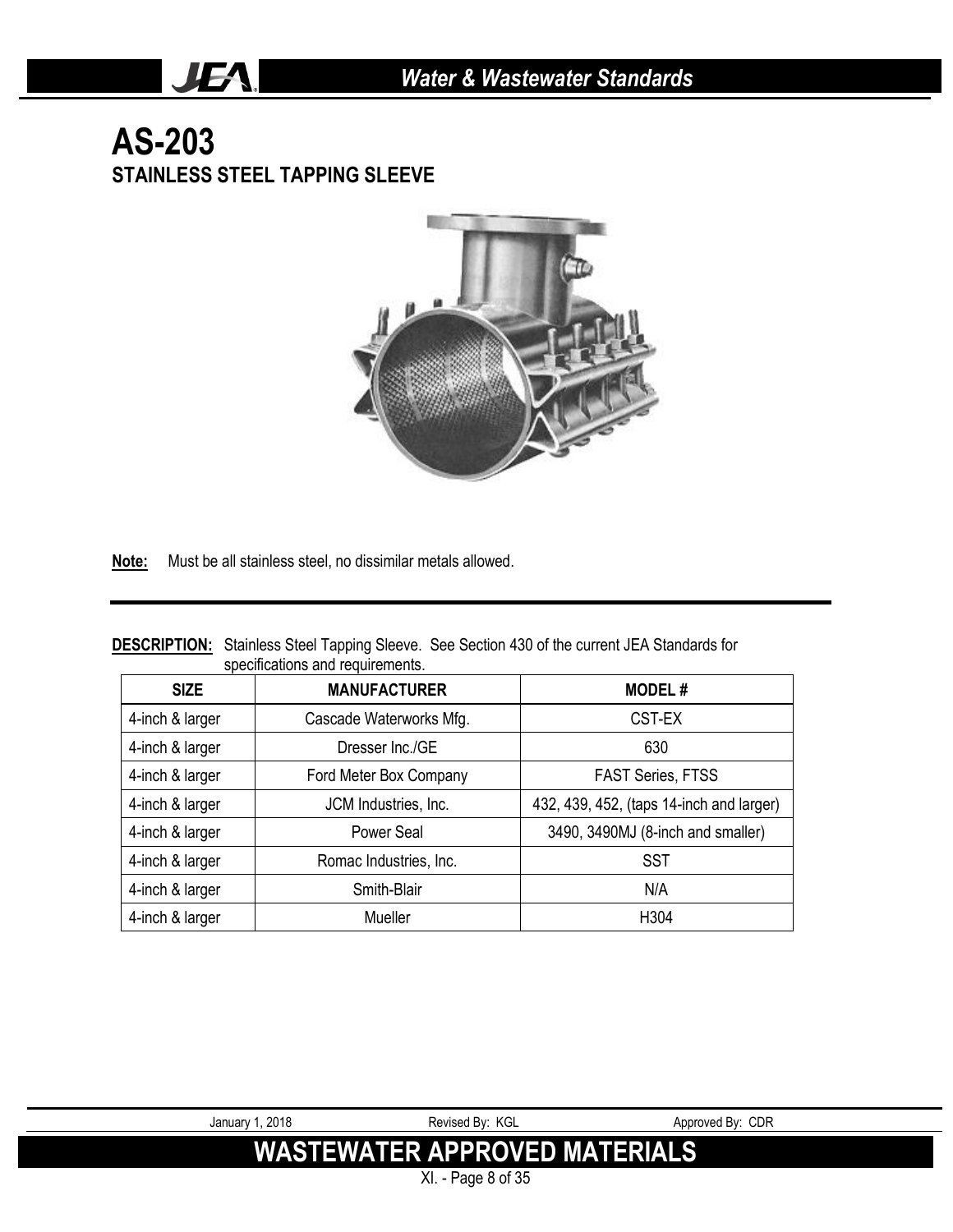### **AS-204 PVC SOLVENT WELD FITTING**

JEA.



DESCRIPTION: Schedule 40 and 80 Solvent Weld Fittings. See Chapter IV. 3. - Section 429 of the current JEA Standards for specifications and requirements.

| <b>SIZE</b>      | <b>MANUFACTURER</b>                      | <b>MODEL#</b> |
|------------------|------------------------------------------|---------------|
| 3-inch & smaller | <i>lpex</i>                              |               |
| 3-inch & smaller | LASCO Fittings, Inc.                     |               |
| 3-inch & smaller | Nibco                                    |               |
| 3-inch & smaller | Georg Fischer Sloane (GF Piping Systems) |               |
| 3-inch & smaller | Spears                                   |               |
| 3-inch & smaller | Charlotte Pipe & Foundry                 |               |

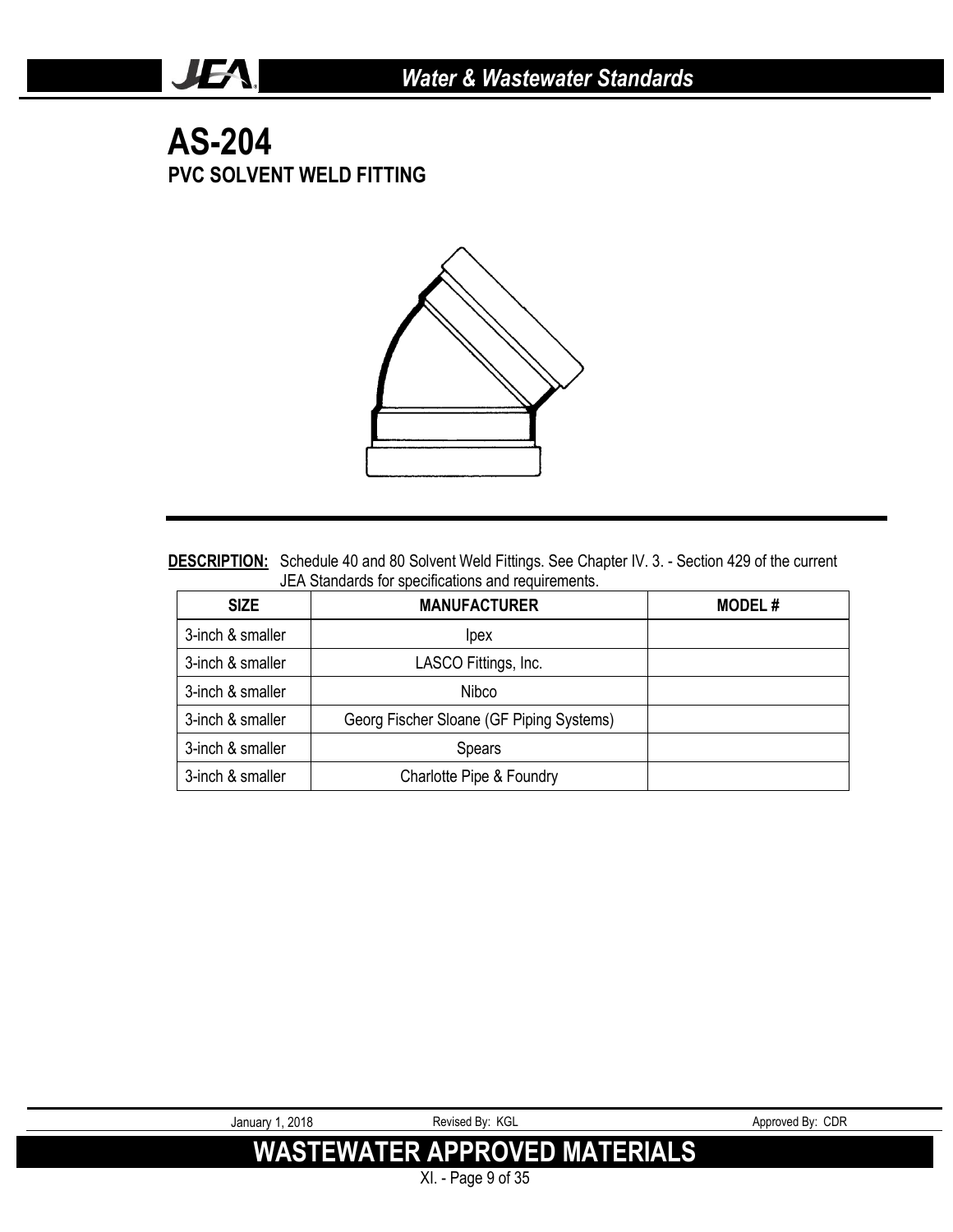### **AS-205 PVC GRAVITY FITTING (SDR26)**

JEA.



#### **DESCRIPTION:** PVC Gravity Fitting (SDR26). See Chapter IV. 2. - Section 428 of the current JEA Standards for specifications and requirements.

| <b>SIZE</b>     | <b>MANUFACTURER</b>                      | <b>MODEL#</b> |
|-----------------|------------------------------------------|---------------|
| 6-inch & larger | <b>GPK Products, Inc.</b>                |               |
| 6-inch & larger | Harco Inc.                               |               |
| 6-inch & larger | Multi Fittings                           |               |
| 6-inch & larger | Tigre-ADS USA                            |               |
| 6-inch & larger | Plastic Trends (Royal Building Projects) |               |

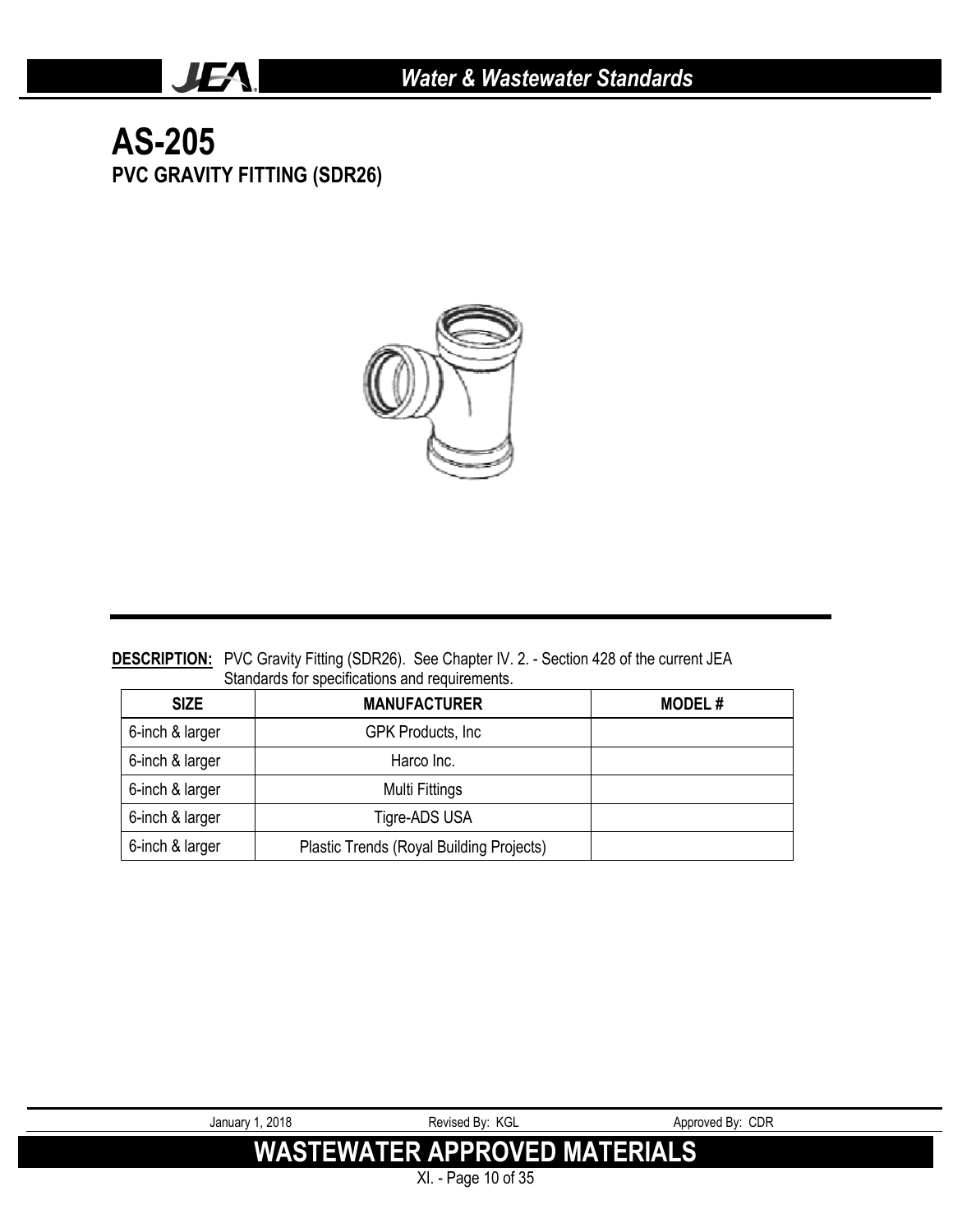### **AS-206 PVC PRESSURE FITTING**

JEA!



**DESCRIPTION:** For 12 inch and smaller (Pressure Fittings) - PVC C900, DR18 Injection Molded, Push On Joint Fittings. See Chapter IV. 3. - Section 429 of the current JEA Standards for specifications and requirements. For 14 inch and larger (pressure Fittings) - PVC C905 Fabricated Fittings (no Tee Fitting). See Chapter IV. 3. - Section 429 of the current JEA Standards for specifications and requirements.

| <b>SIZE</b>           | <b>MANUFACTURER</b>                      | <b>MODEL#</b> |
|-----------------------|------------------------------------------|---------------|
| $4$ -inch $-12$ -inch | Harco Inc.                               | N/A           |
| $4$ -inch $-12$ -inch | Multi-Fittings                           | N/A           |
| 4-inch & larger       | <b>IPEX</b>                              | N/A           |
| 14-inch & larger      | <b>Galaxy Plastics</b>                   | N/A           |
| 14-inch & larger      | Plastic Trends (Royal Building Projects) | N/A           |

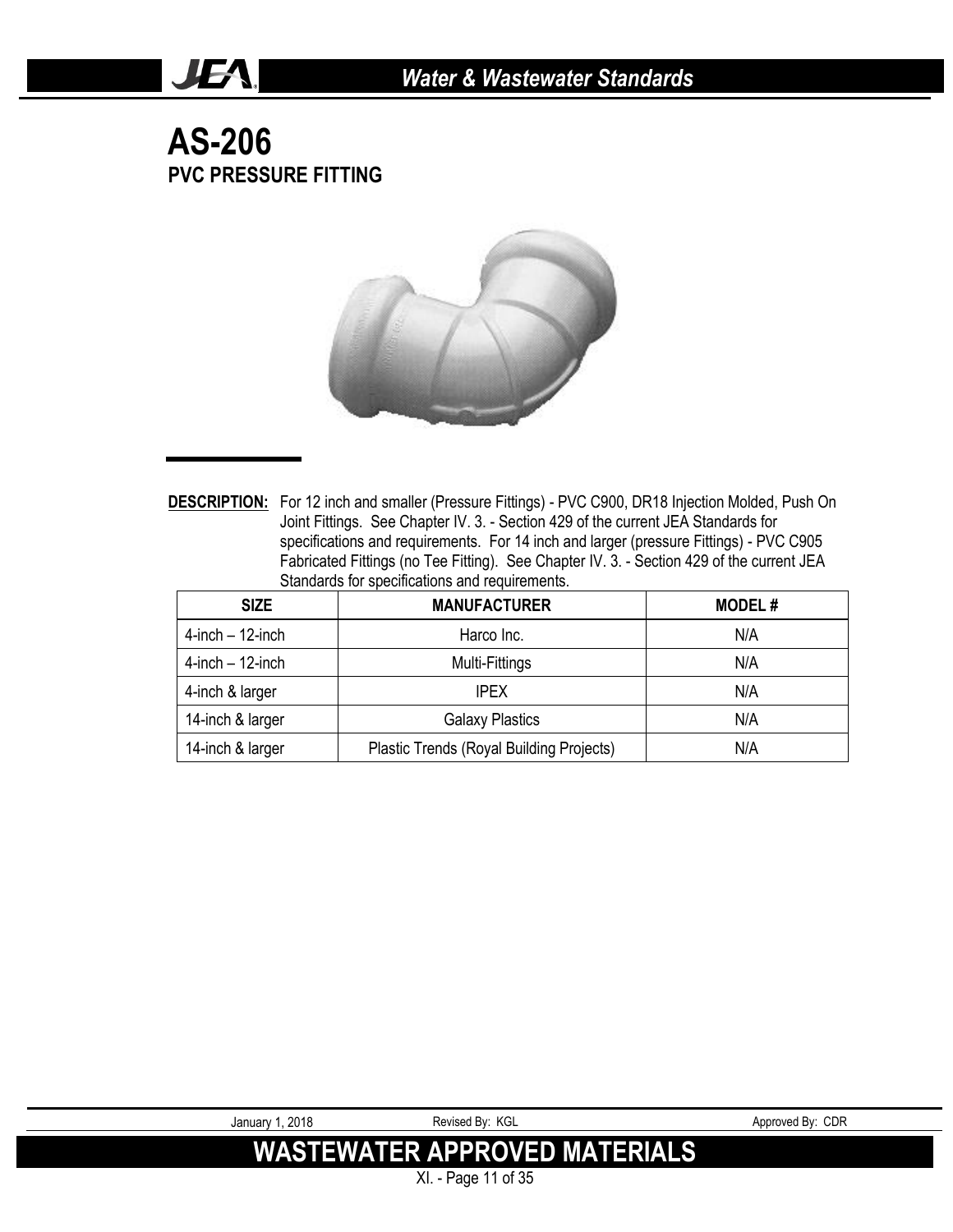## **AS-301 VALVE BOX AND COVER**

JEA.



#### **DESCRIPTION:** Valve Box and Cover. See Section 430 of the current JEA Standards for specifications and requirements.

| <b>SIZE</b> | <b>MANUFACTURER</b>       | <b>MODEL#</b>          |
|-------------|---------------------------|------------------------|
| N/A         | <b>Tyler Union</b>        | 461-S, Heavy Duty      |
| N/A         | Sigma (Russell Pipe)      | VB-26, Heavy Duty      |
| N/A         | U.S. Foundry              | 7500, Heavy Duty       |
| N/A         | East Jordon Iron Works    | 461S, Heavy Duty       |
| N/A         | <b>Star Pipe Products</b> | VB 461 SHD, Heavy Duty |

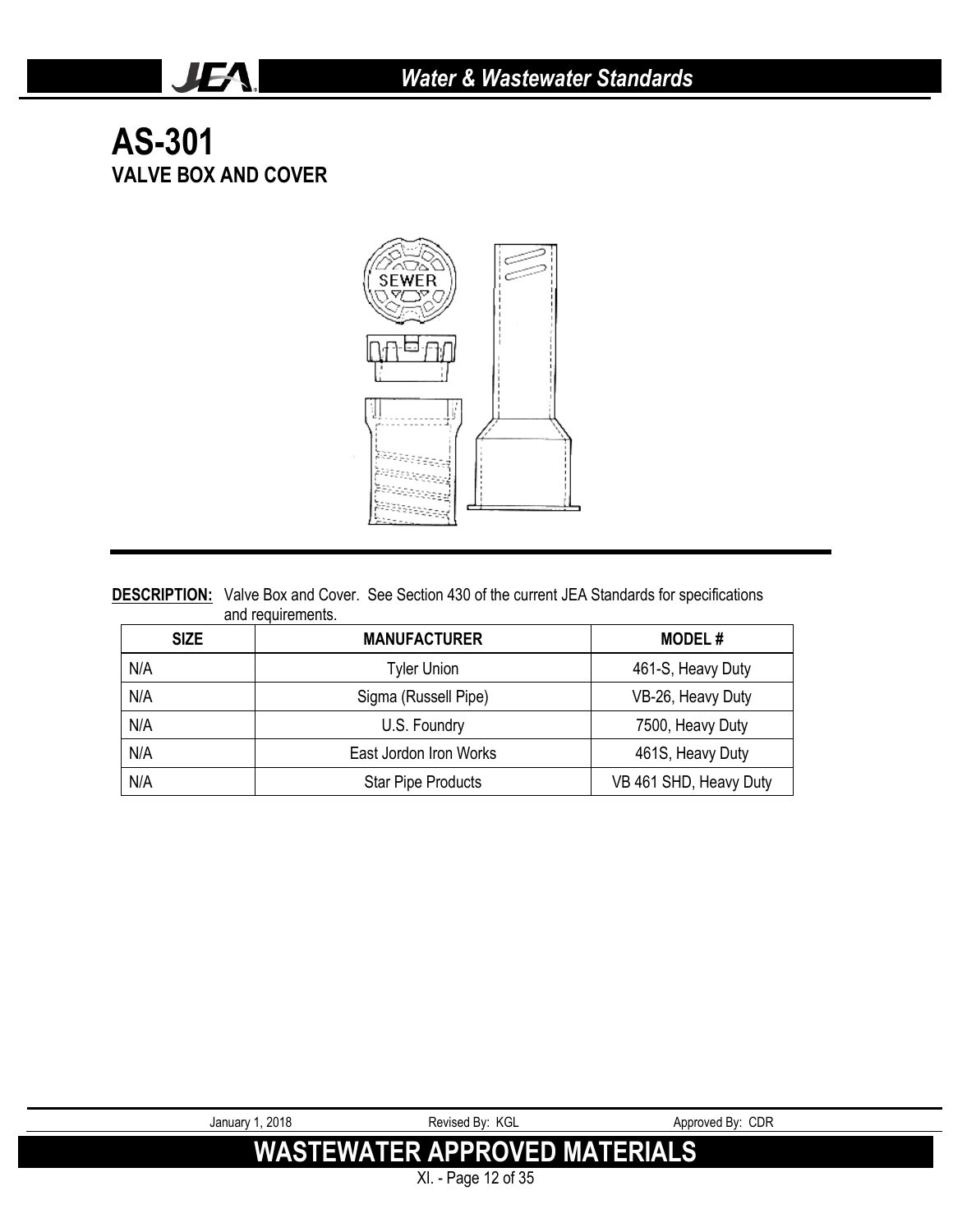### *Water & Wastewater Standards*

**AS-302 GATE VALVE**

JEA.



**Note:** All valves shall **Note:** All valves shall **open** by turning to the left.

Mechanical joint shown as example only. See specifications for additional joints.

**DESCRIPTION:** Resilient Seat Gate Valve. See Section 430 of the current JEA Standards for specifications and requirements.

| <b>SIZE</b>       | <b>MANUFACTURER</b>                                           | M.Jt.<br><b>MODEL#</b> |
|-------------------|---------------------------------------------------------------|------------------------|
| 3-inch & larger   | AVK (S/S Stem Only)                                           | Series 45              |
| 3-inch & larger   | American Flow Control<br>(American Cast Iron Pipe<br>Company) | 2500 Series            |
| 3-inch & larger   | Clow Valve                                                    | F-6100                 |
| 3-inch & larger   | Kennedy Valve Company                                         | 8571                   |
| 3-inch & larger   | M & H Valve Company                                           | 4067                   |
| 3-inch & larger   | Mueller                                                       | A2360, 2361            |
| 3-inch & larger   | U.S. Pipe                                                     | 250                    |
| 3-inch & larger   | American - RD<br>(Kennedy Valve)                              | D 100                  |
| 3-inch to 12-inch | <b>United Water Products</b>                                  | 2010                   |

XI. - Page 13 of 35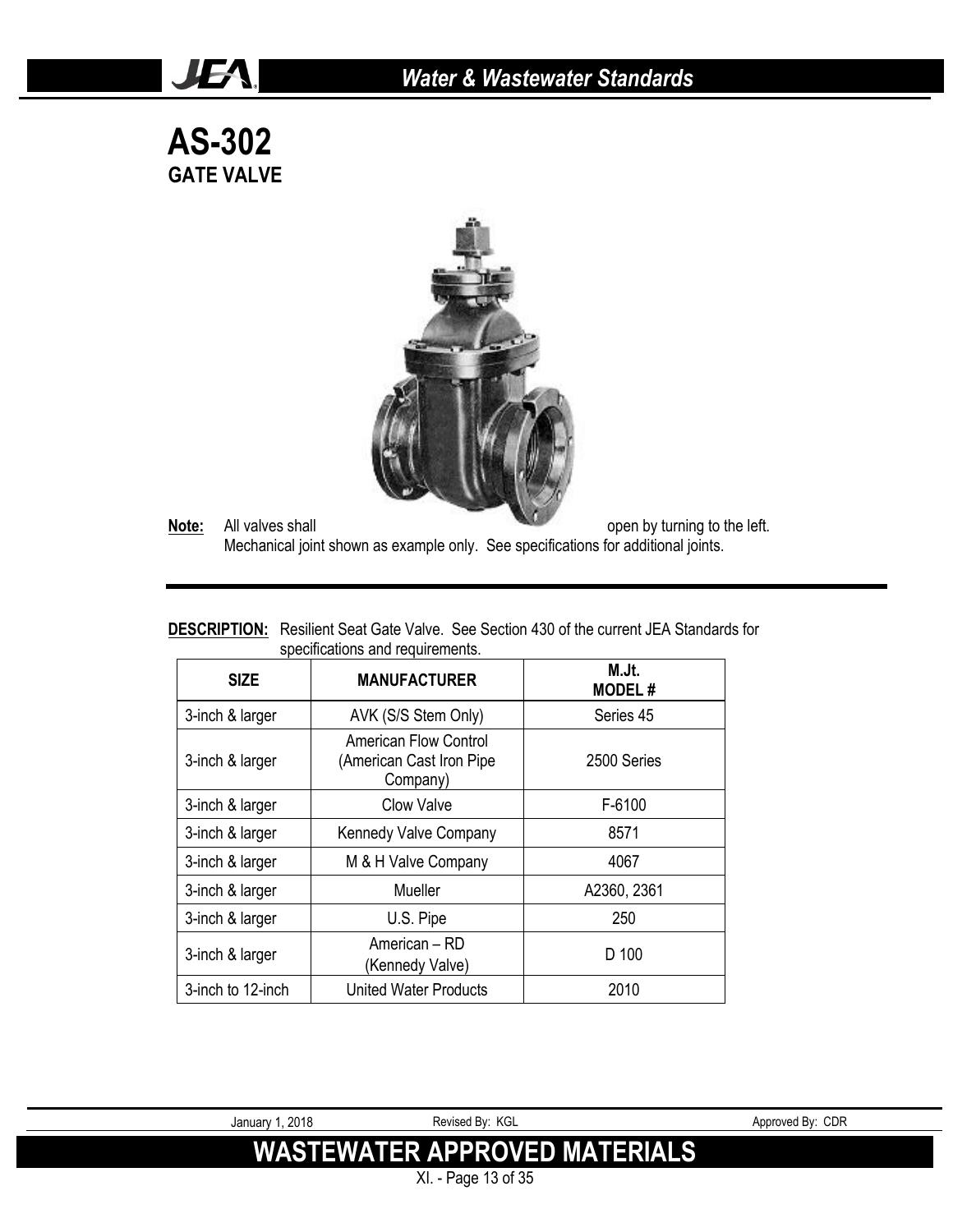

**Note:** All valves shall open by turning to the left.

JEA.

|               | <b>DESCRIPTION:</b> Tapping Valve. See Section 430 of the current JEA Standards for specifications and |
|---------------|--------------------------------------------------------------------------------------------------------|
| requirements. |                                                                                                        |

| <b>SIZE</b>     | <b>MANUFACTURER</b>                                               | <b>MODEL#</b> |
|-----------------|-------------------------------------------------------------------|---------------|
| 3-inch & larger | <b>American Flow Control</b><br>(American Cast Iron Pipe Company) | N/A           |
| 3-inch & larger | AVK (S/S Stem Only)                                               | 25/30081      |
| 3-inch & larger | <b>Clow Valve</b>                                                 | F-6114        |
| 3-inch & larger | Kennedy Valve Company                                             | 8950          |
| 3-inch & larger | M & H Valve                                                       | 4751          |
| 3-inch & larger | Mueller                                                           | T-2360, 2361  |
| 3-inch & larger | U.S. Pipe                                                         | 5860          |
| 3-inch & larger | Mueller - Aqua Grip                                               | A-2361-76     |
| 3-inch & larger | American - RD<br>(Kennedy Valve)                                  | N/A           |

**DESCRIPTION:** Insert-A-Valve: See Section 430 of the current JEA Standards for specifications and requirements.

| <b>SIZE</b>        | <b>MANUFACTURER</b>        | <b>MODEL#</b>          |
|--------------------|----------------------------|------------------------|
| 4-inch thru 8-inch | ROMAC                      | 310 Sleeve w/361 valve |
| 10" thru 12"       | ROMAC                      | 311 Sleeve w/358 valve |
| 14-inch & larger   | Submittal and JEA Approval | <b>Special Case</b>    |

January 1, 2018 **Revised By: KGL** Approved By: CDR

**WASTEWATER APPROVED MATERIALS**

XI. - Page 14 of 35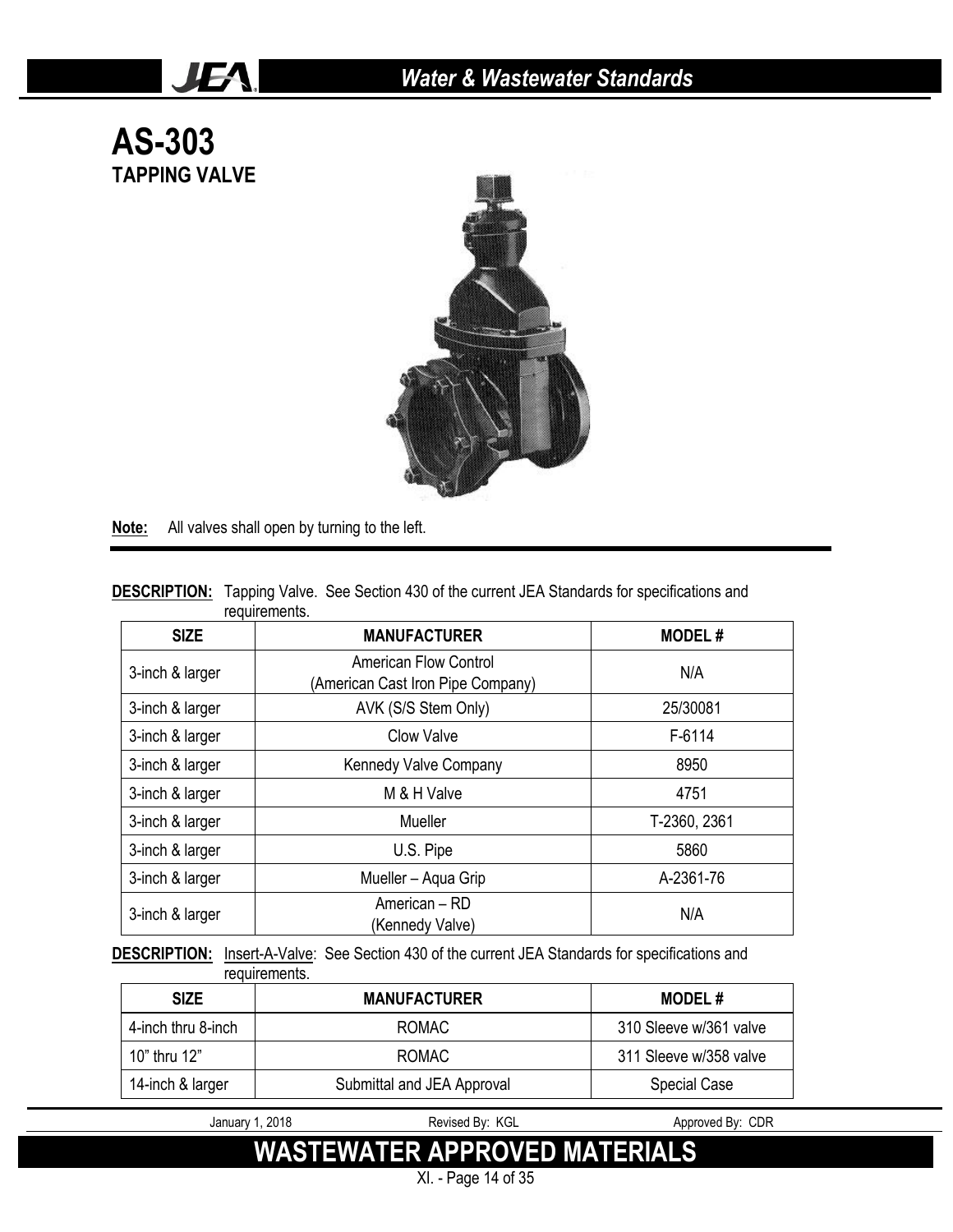### *Water & Wastewater Standards*

**AS-304 PLUG VALVE**

JEA!



**Note:** Flange joint shown as example only. (For additional joints, see specifications.)

#### **DESCRIPTION:** Plug Valve. See Section 430 of the current JEA Standards for specifications and requirements. Actuator may be required to achieve 150 P.S.I. drip tight shut-off in both directions. Contact valve manufacturer for requirements.

| <b>SIZE</b>     | <b>MANUFACTURER</b>                      | <b>MODEL#</b>   |
|-----------------|------------------------------------------|-----------------|
| 3-inch & larger | Clow Valve /Kennedy                      | N/A             |
| 3-inch & larger | <b>Dezurik</b>                           | N/A             |
| 3-inch & larger | Dezurik                                  | N/A             |
| 3-inch & larger | <b>TYCO/Keystone</b>                     | Eccentric Valve |
| 3-inch & larger | Milliken Valve or Mueller Water Products | 600 N (MJ)      |
| 3-inch & larger | Milliken Valve/Mueller Water Products    | 601 N (FLG)     |
| 3-inch & larger | Henry Pratt Co                           | N/A             |
| 3-inch & larger | Val-Matic                                | N/A             |

XI. - Page 15 of 35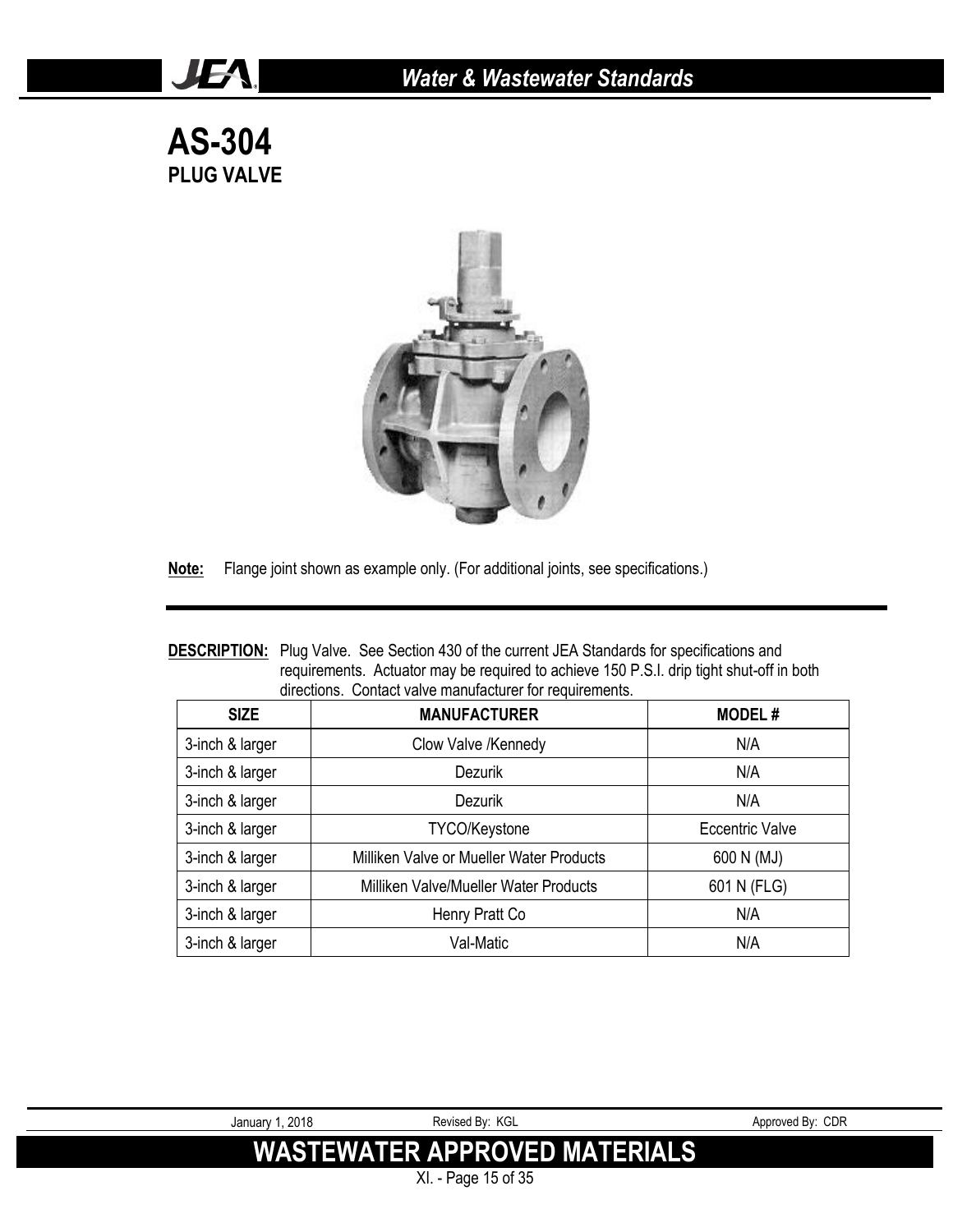**AS-305 CHECK VALVE**

JEA.



#### **DESCRIPTION:** Check Valve. See Section 430 of the current JEA Standards for specifications and requirements.

| <b>SIZE</b>     | <b>MANUFACTURER</b>                                               | <b>MODEL#</b> |
|-----------------|-------------------------------------------------------------------|---------------|
| 3-inch & larger | <b>American Flow Control</b><br>(American Cast Iron Pipe Company) | 50SC-LW       |
| 3-inch & larger | Clow Valve/Kennedy                                                | 106LW         |
| 3-inch & larger | M & H Valve                                                       | 159-02        |
| 3-inch & larger | Mueller/CNNE(Charles Finch)/Milliken                              | 8001          |
| 3-inch & larger | <b>NIBCO</b>                                                      | F938-31-BL&W  |
| 3-inch & larger | Matco-Norca                                                       |               |

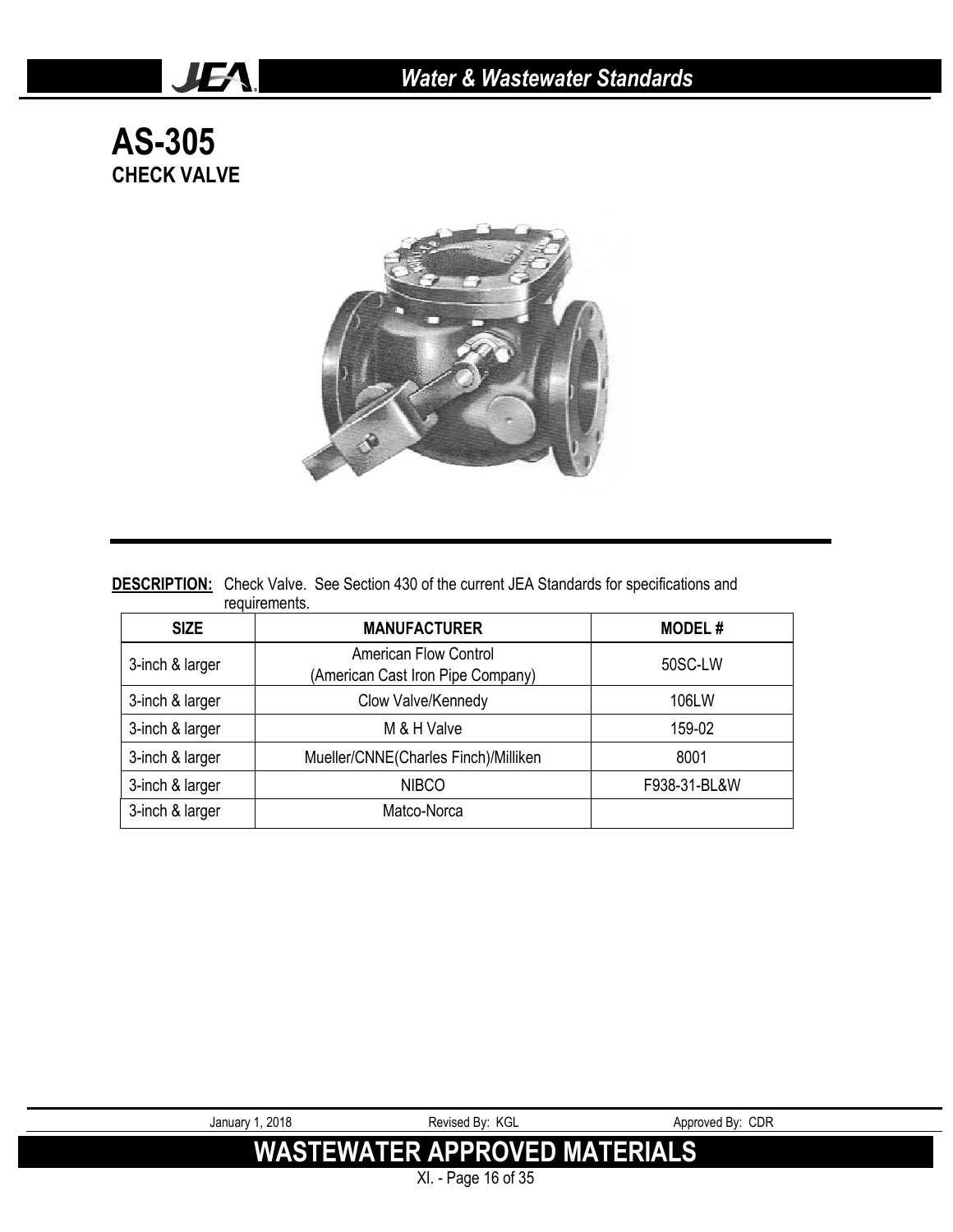**AS-306 AIR VALVE**

JEA.



**DESCRIPTION:** Air Valve. See Section 430 of the current JEA Standards for specifications and requirements. It should be noted that, per the specification, valves may require back wash feature, stainless steel body or nylon plastic body and other requirements.

| <b>SIZE</b> | <b>MANUFACTURER</b>                      | <b>MODEL#</b>         |
|-------------|------------------------------------------|-----------------------|
|             | <b>AIR RELEASE VALVE</b>                 |                       |
| Varies      | A.R.I. USA                               | D-025-P $(*)$         |
|             | AIR COMBINATION VALVE (RELEASE & VACUUM) |                       |
| Varies      | Vent-O-Mat                               | Series RGX (*)        |
| Varies      | A.R.I. USA                               | $D-020$ , $D-025$ (*) |
| Varies      | <b>H-TEC USA</b>                         | $316T1$ (*)           |

Notes: (\*) Denotes Stainless Steel Body.



XI. - Page 17 of 35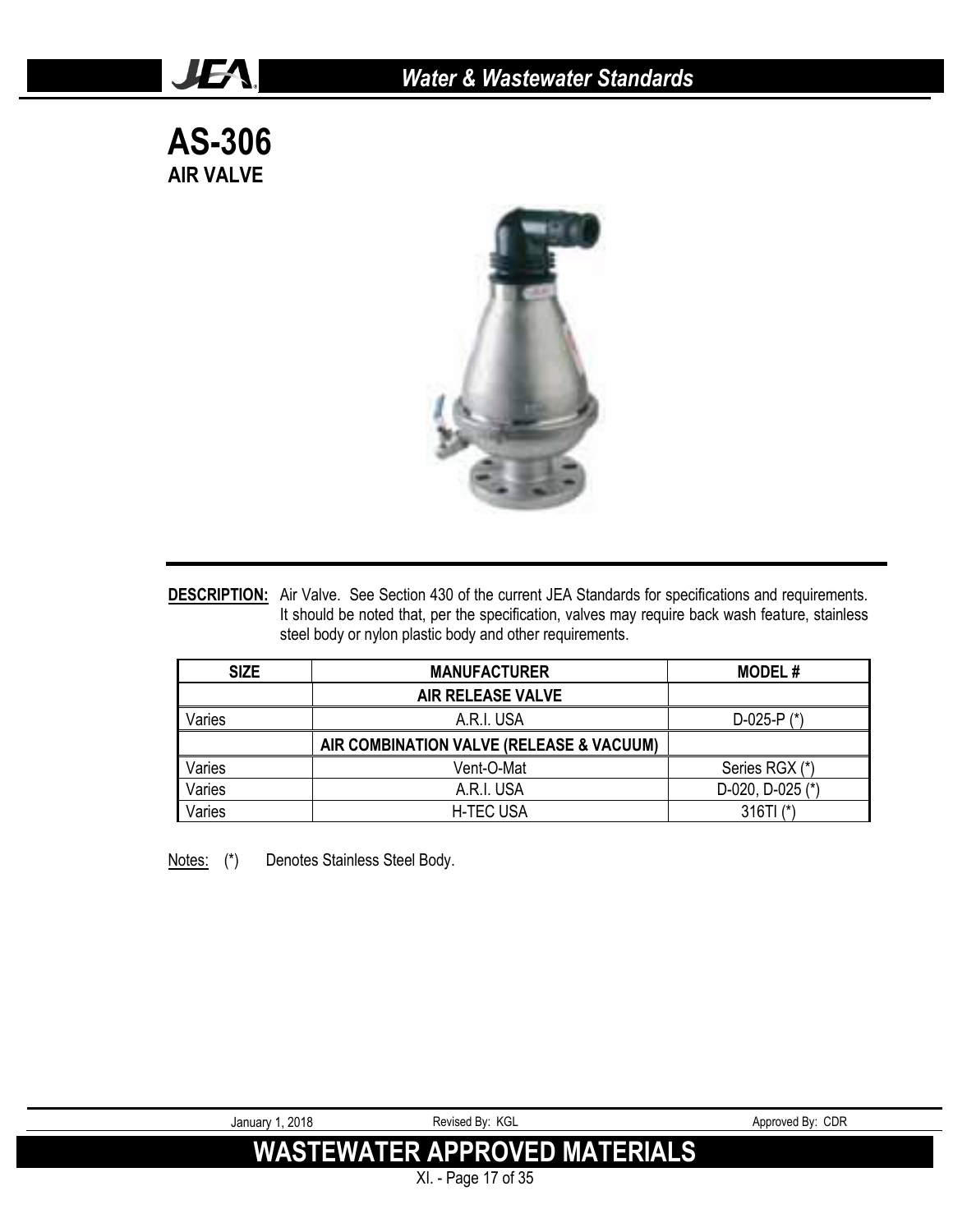# **AS-401 FULL CIRCLE 2" TAPPING SADDLE FOR ARVS**



JEA.

|              | <b>DESCRIPTION:</b> Full Circle 2" Tapping Saddle Stainless Steel (Banded) for ARVs. See Chapter V. 3. -<br>Section 430 and Chapter III-Section 351 of the current JEA Standards for specifications<br>and requirements. |                    |
|--------------|--------------------------------------------------------------------------------------------------------------------------------------------------------------------------------------------------------------------------|--------------------|
| <b>SIZE</b>  | <b>MANUFACTURER</b>                                                                                                                                                                                                      | <b>MODEL#</b>      |
| $2"$ to $3"$ | Ford Meter Box, Co.                                                                                                                                                                                                      | FS313 Series       |
| 4" to 36"    | Ford Meter Box, Co.                                                                                                                                                                                                      | FS323-FS343 Series |
| 2" to 16"    | Smith Blair                                                                                                                                                                                                              | 372 Series         |
| 2" to 24"    | Romac                                                                                                                                                                                                                    | 305/306 Series     |

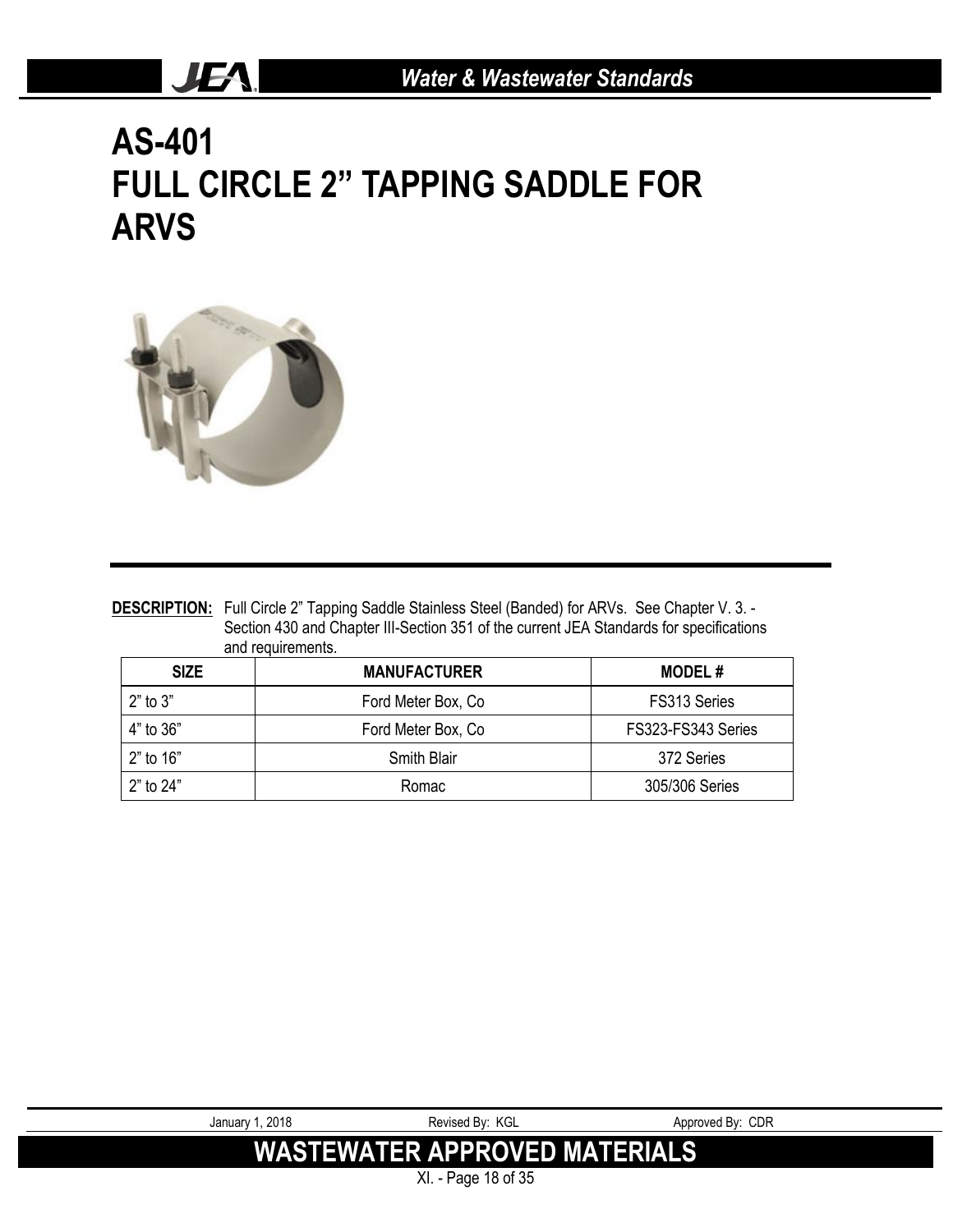### **AS-402 RESTRAINTS FOR PVC OR D.I. PIPE**

**JEA** 



|                                  | <b>DESCRIPTION:</b> Restraints for PVC or D.I. Pipe. See Section 429 of the current JEA Standards for |
|----------------------------------|-------------------------------------------------------------------------------------------------------|
| specifications and requirements. |                                                                                                       |

| <b>SIZE</b>       | <b>MANUFACTURER</b>                        | <b>MODEL#</b>                      |
|-------------------|--------------------------------------------|------------------------------------|
| 3-inch & larger   | <b>EBAA</b> Iron                           | 1100 (Ductile Pipe Only)           |
| 3-inch & larger   | EBAA Iron                                  | 2000 PV, 2000 SV (PVC Pipe Only)   |
| 3-inch & larger   | The Ford Meter Box Co, Inc.<br>(Uniflange) | 1400 (Ductile Pipe Only)           |
| 3-inch & larger   | The Ford Meter Box Co, Inc.<br>(Uniflange) | 1500 (PVC Pipe Only)               |
| 3-inch to 10-inch | Sigma (Russell Pipe)                       | One-Lok SLCE - (PVC pipe only)     |
| 12-inch & larger  | Sigma (Russell Pipe)                       | One-Lok SLCE - (PVC pipe only)     |
| 3-inch & larger   | Sigma (Russell Pipe)                       | One-Lok SLDE - (Ductile Pipe Only) |
| 3-inch & larger   | <b>Star Pipe</b>                           | Stargrip 3000 (Ductile Pipe Only)  |
| 3-inch & larger   | Star Pipe                                  | Stargrip 4000 (PVC Pipe)           |
| 3-inch & larger   | <b>Tyler Union</b>                         | TUFGrip (Ductile-TLD/PVC-TLP Pipe) |

| January 1, 2018 | Revised By: KGL                      | Approved By: CDR |
|-----------------|--------------------------------------|------------------|
|                 | <b>WASTEWATER APPROVED MATERIALS</b> |                  |
|                 | XI. - Page 19 of 35                  |                  |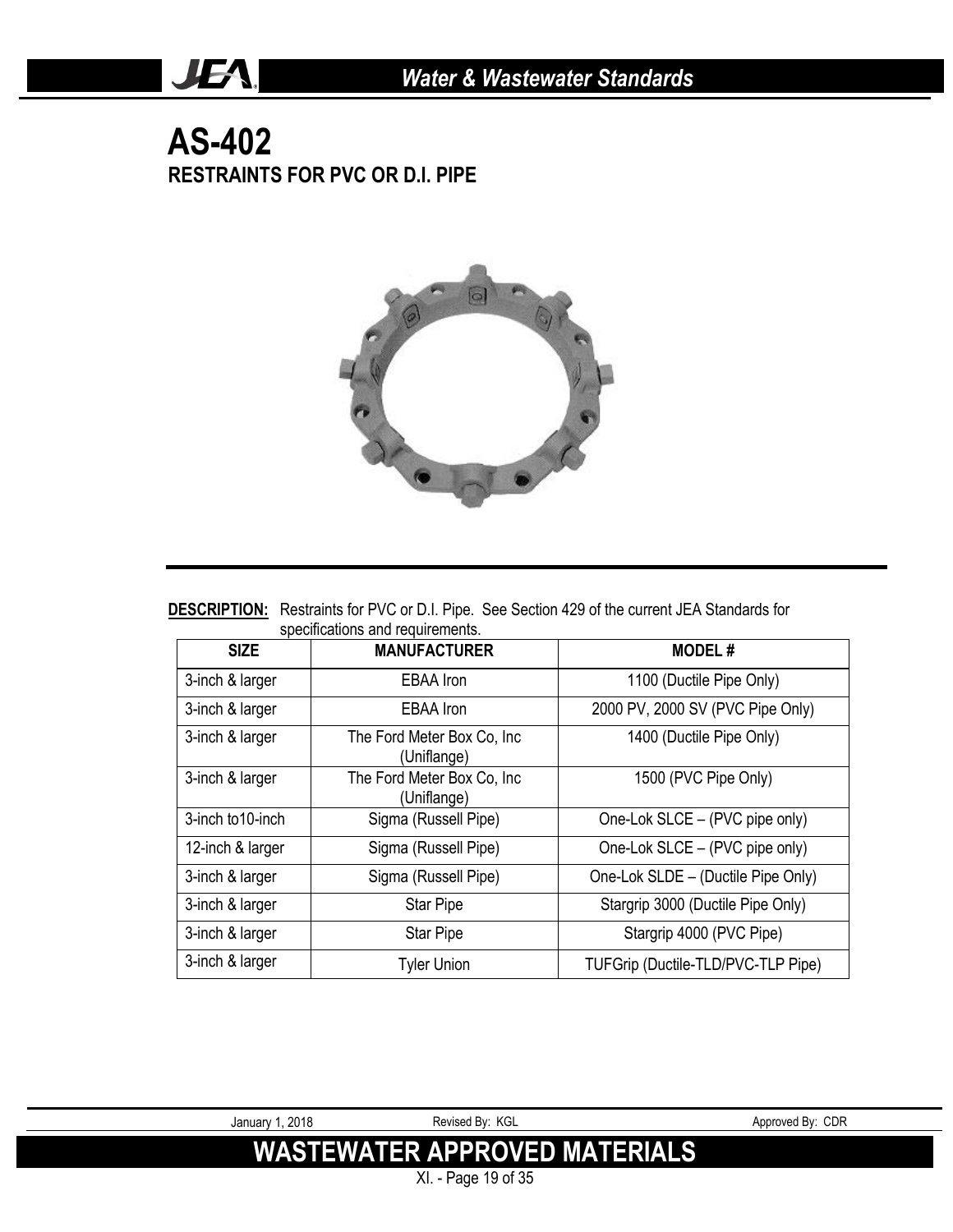### **AS-403 PVC OR D.I. BELL RESTRAINING DEVICE**

JEA.



**DESCRIPTION:** Bell Restraining Devices. See Section 429 of the current JEA Standards for specifications and requirements.

| <b>SIZE</b>     | <b>MANUFACTURER</b>                    | <b>MODEL#</b>                                       |
|-----------------|----------------------------------------|-----------------------------------------------------|
| 3-inch & larger | <b>EBAA</b> Iron                       | 1500 Series (PVC/Ductile)                           |
| 3-inch & larger | <b>EBAA</b> Iron                       | 1600 Series (PVC/Ductile)                           |
| 3-inch & larger | <b>EBAA</b> Iron                       | 2500 Series (PVC Only)                              |
| 3-inch & larger | EBAA Iron                              | 2800 Series (PVC Only)                              |
| 3-inch & larger | The Ford Meter Box Co, Inc (Uniflange) | 1300 Series (PVC/Ductile)                           |
| 3-inch & larger | The Ford Meter Box Co, Inc (Uniflange) | 1350 Series (PVC Only)                              |
| 3-inch & larger | The Ford Meter Box Co, Inc (Uniflange) | 1360 Series (PVC Only)                              |
| 3-inch & larger | The Ford Meter Box Co, Inc (Uniflange) | 1390 Series (PVC/Ductile)                           |
| 3-inch & larger | <b>JCM</b> Industries                  | 610 Series (PVC/Ductile)                            |
| 3-inch & larger | <b>JCM</b> Industries                  | 621 Series (PVC/Ductile)                            |
| 3-inch & larger | Romac                                  | Grip Ring (PVC/Ductile)                             |
| 3-inch & larger | Star Pipe Products, Inc.               | ALLGRIP 3600 (PVC/Ductile)                          |
| 3-inch & larger | Star Pipe Products, Inc.               | 1000, 1100 (PVC/Ductile),<br>1200 (PVC Only) Series |
| 3-inch & larger | Star Pipe Products, Inc.               | Stargrip 3100 (Ductile Only),<br>4100 (PVC Only)    |
| 3-inch & larger | <b>Tyler Union</b>                     | 3000 (PVC Only)                                     |
| 3-inch & larger | Sigma (Russell Pipe)                   | PWP(PVC/Ductile)                                    |

January 1, 2018 **Revised By: KGL** Approved By: CDR

**WASTEWATER APPROVED MATERIALS**

XI. - Page 20 of 35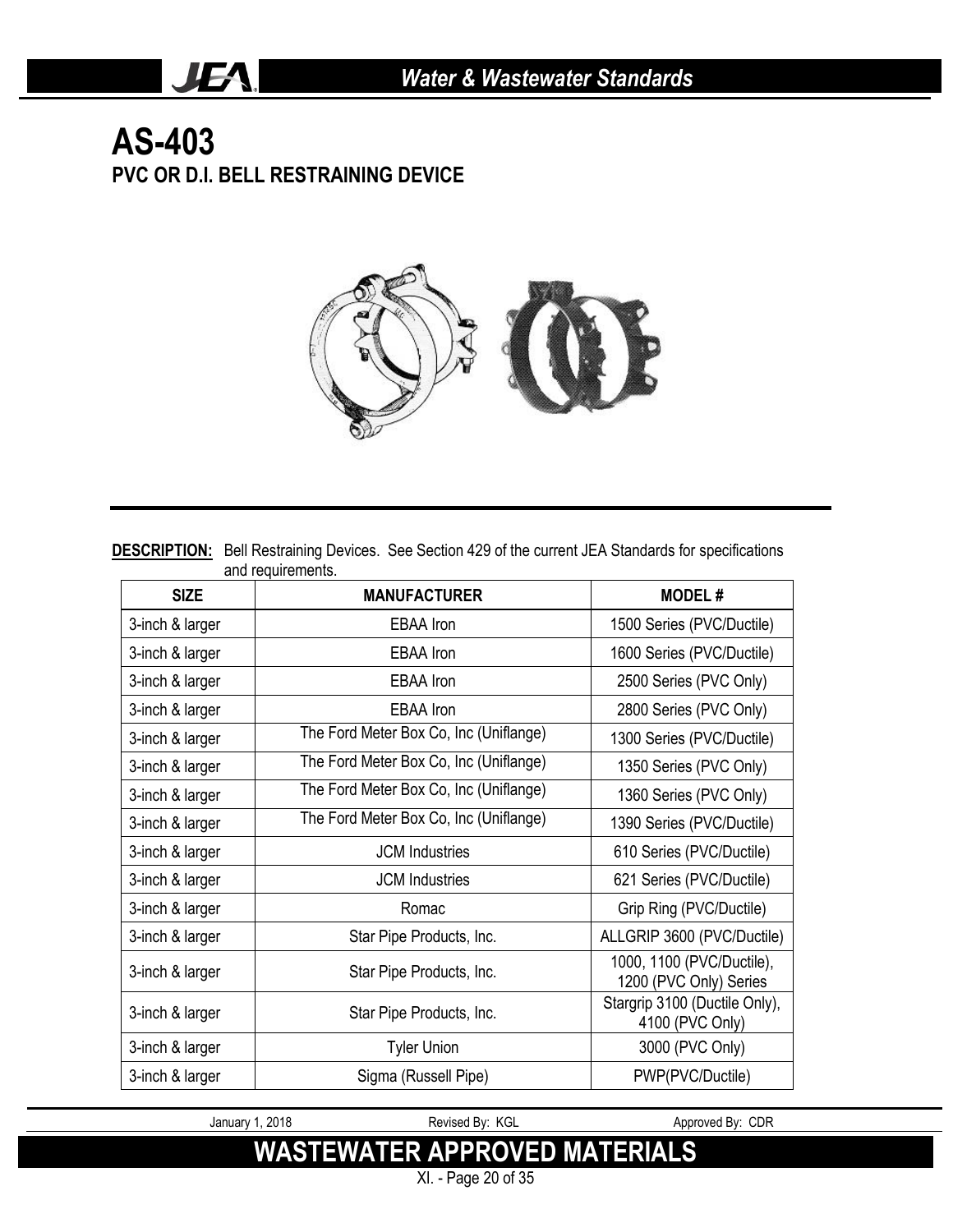**AS-404 ACCESSORY PACK**

JEA.



**DESCRIPTION:** Accessory Pack. See Chapter IV. 3. - Section 429 of the current JEA Standards for specifications and requirements.

| <b>SIZE</b>     | <b>MANUFACTURER</b>             | <b>MODEL#</b> |
|-----------------|---------------------------------|---------------|
| 3-inch & larger | American Cast Iron Pipe Company | N/A           |
| 3-inch & larger | Clow Valve                      | N/A           |
| 3-inch & larger | <b>Tyler Union</b>              | N/A           |
| 3-inch & larger | U.S. Pipe and Foundry           | N/A           |
| 3-inch & larger | Sigma                           | N/A           |
| 3-inch & larger | <b>Star Pipe Products</b>       | N/A           |



XI. - Page 21 of 35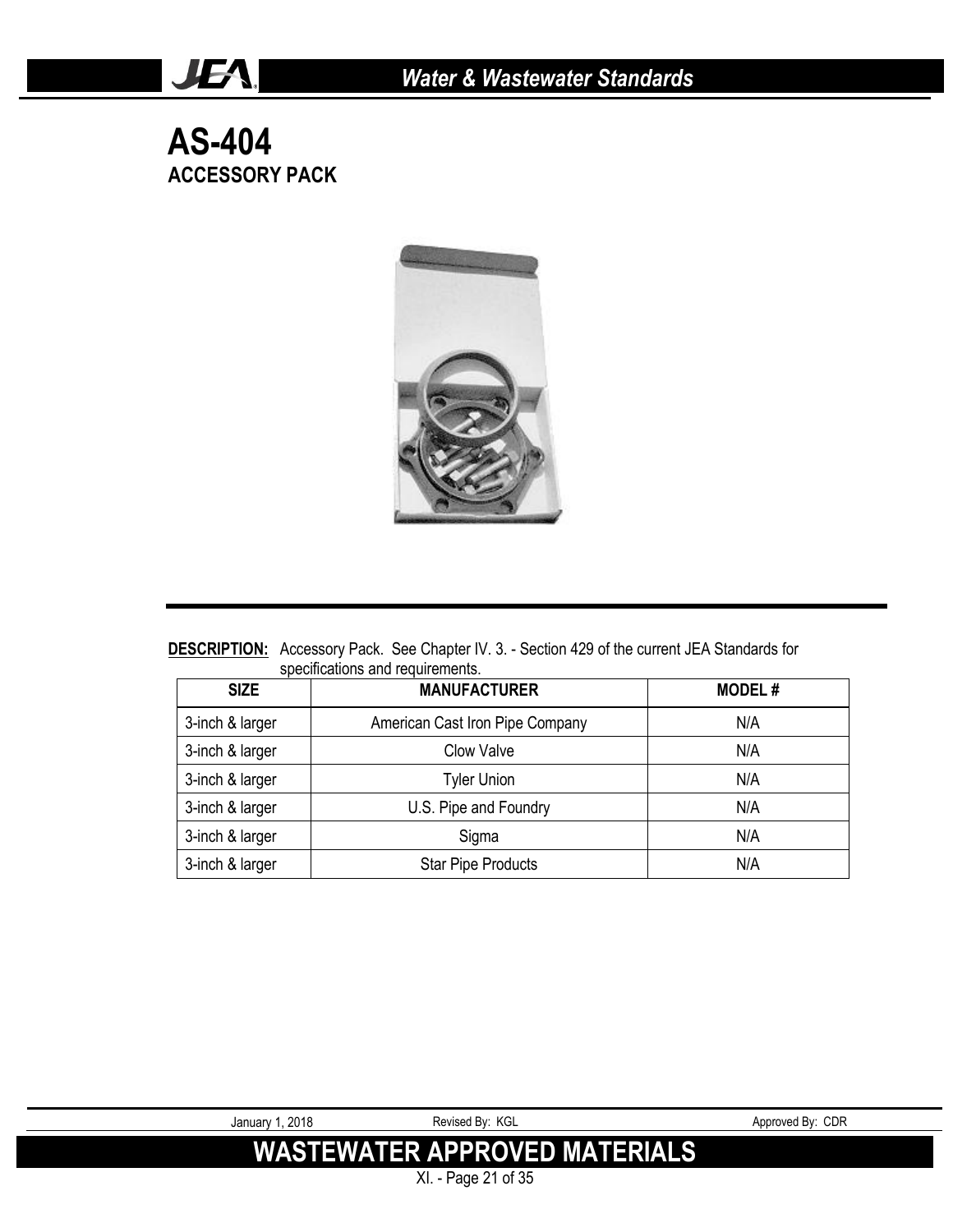### **AS-405 MECHANICAL JOINT FASTENER**

JEA.



**DESCRIPTION:** Mechanical Joint Fasteners. See Chapter IV. 3. - Section 429 of the current JEA Standards for specifications and requirements.

| <b>SIZE</b> | <b>MANUFACTURER</b>       | <b>MODEL#</b> |
|-------------|---------------------------|---------------|
|             | <b>Tie Lugs</b>           |               |
|             | See Specifications        |               |
|             | <b>All Thread Rods</b>    |               |
|             | See Specifications        |               |
|             | <b>Eye Bolts</b>          |               |
|             | See Specifications        |               |
|             | <b>Nuts &amp; Washers</b> |               |
|             | See Specifications        |               |

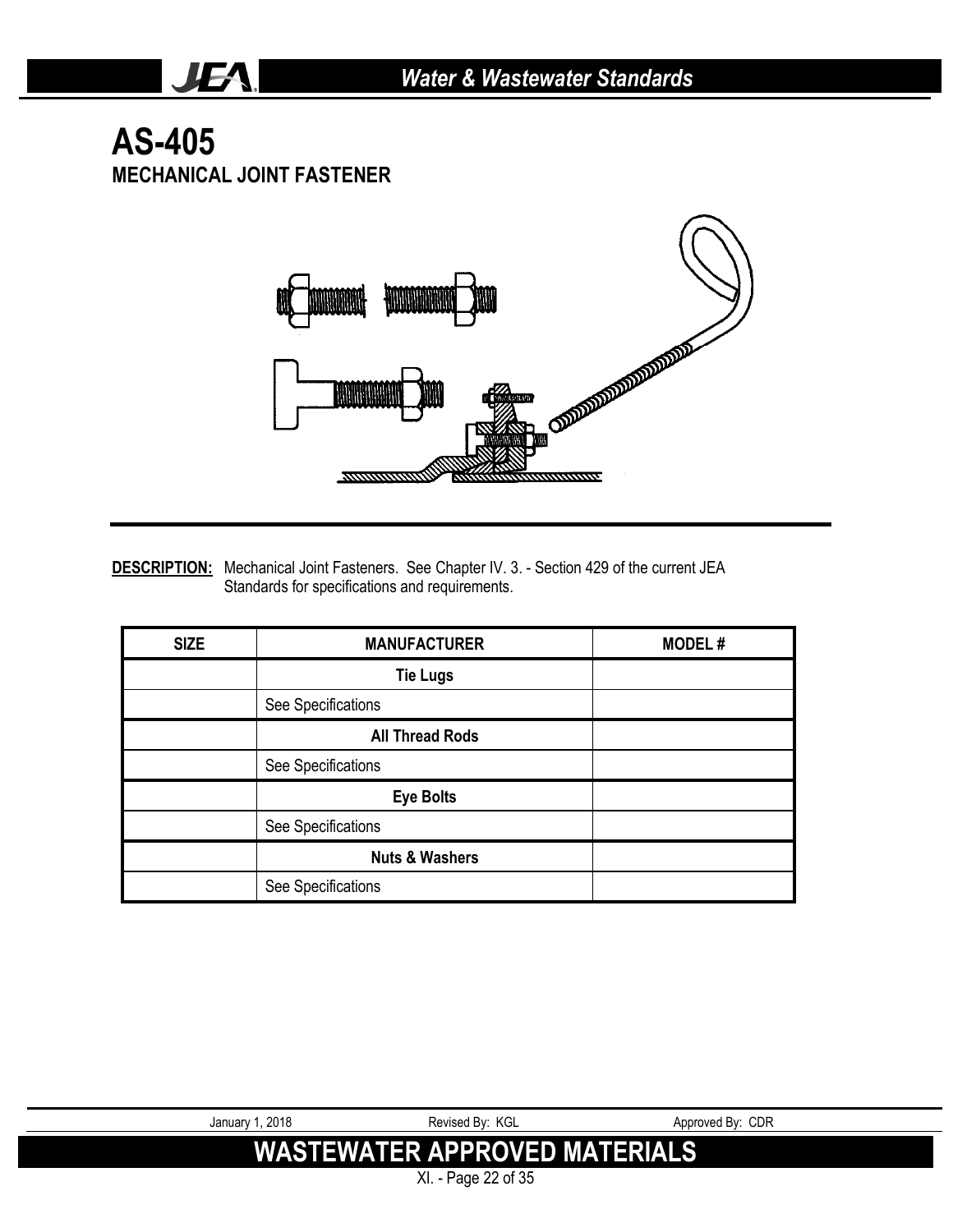**AS-406 FLANGE ADAPTER**

JEA.



**DESCRIPTION:** Flange Adapters. See Section 429 of the current JEA Standards for specifications and requirements. The use of flange adapters shall be limited to areas specifically approved by JEA on a project-by-project basis.

| <b>SIZE</b>     | <b>MANUFACTURER</b>                    | <b>MODEL#</b>                       |
|-----------------|----------------------------------------|-------------------------------------|
| 3-inch & larger | EBAA                                   | Series 1000 DIP only                |
| 3-inch & larger | <b>EBAA</b> Iron                       | Series 2100 PVC or DI               |
| 3-inch & larger | The Ford Meter Box Co, Inc (Uniflange) | 200 C & S<br>400 C & S<br>900 C & S |
| 3-inch & larger | The Ford Meter Box Co, Inc (Uniflange) | UFA-200 DIP<br>UFA-900 PVC          |
| 3-inch & larger | <b>Star Pipe</b>                       | Series 200G<br>Series 400G          |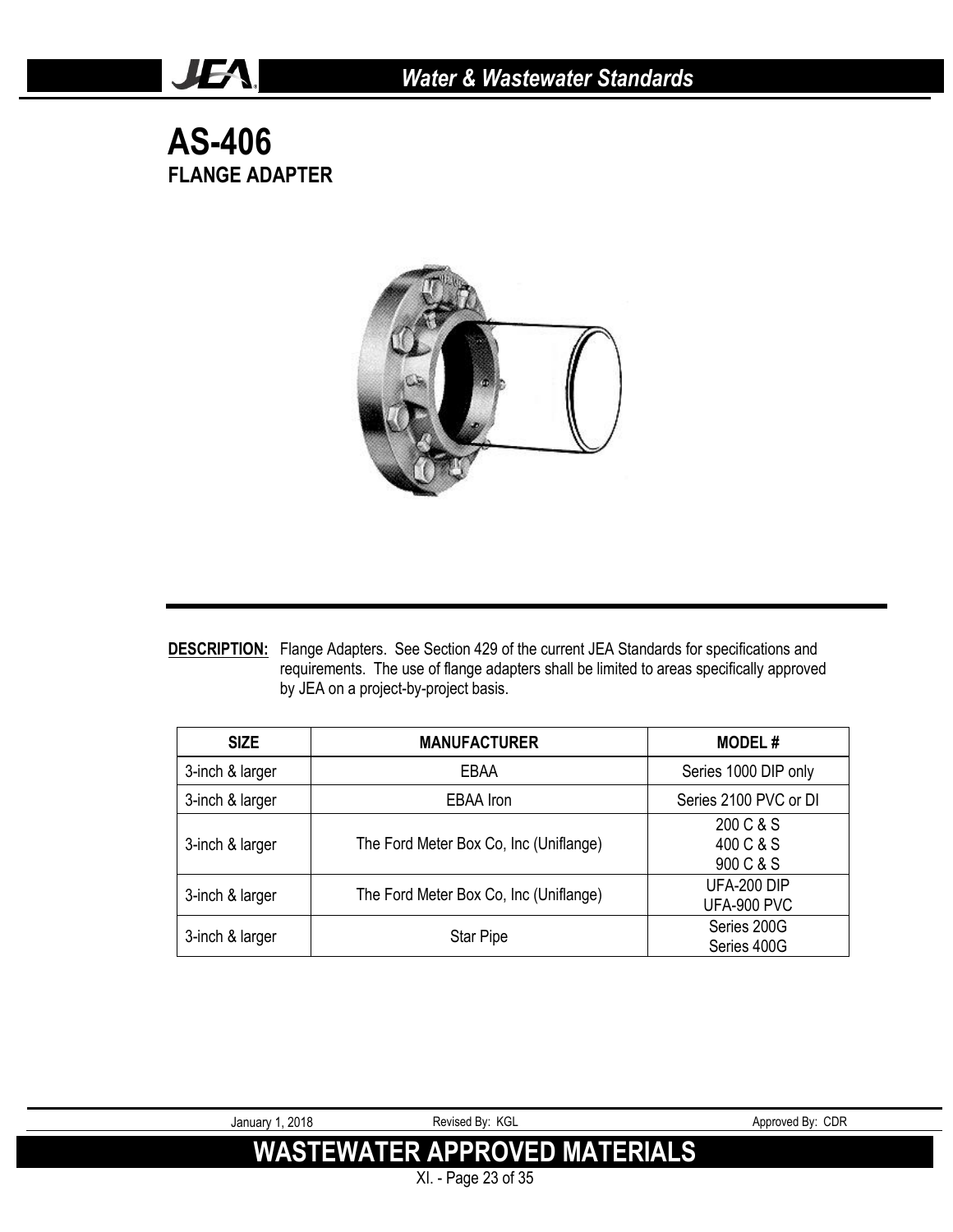## **AS-407 CASING SPACER**

JEA.



| <b>DESCRIPTION:</b> Casing Spacers. See Sections 428 & Chapter IV. 3. - Section 429 of the current JEA |
|--------------------------------------------------------------------------------------------------------|
| Standards for specifications and requirements.                                                         |

| <b>SIZE</b> | <b>MANUFACTURER</b>                                        | <b>MODEL#</b>                    |
|-------------|------------------------------------------------------------|----------------------------------|
| Varies      | Cascade Waterworks Mfg.                                    | CCS                              |
| Varies      | Pipeline Seal & Insulator, Co.<br>(EnPro Industries, Inc.) | S/S Type                         |
| Varies      | Pipeline Seal & Insulator, Co.<br>(EnPro Industries, Inc.) | <b>PVC Coated Steel</b>          |
| Varies      | Pipeline Seal & Insulator, Co<br>(EnPro Industries, Inc.)  | Ranger II                        |
| Varies      | Raci Spacers                                               | <b>High Density Polyethylene</b> |
| Varies      | <b>BWM Company</b>                                         | N/A                              |
| Varies      | <b>Advanced Products &amp; Systems</b>                     | SSI, SI, CI                      |
| Varies      | <b>CCI Pipeline Systems</b>                                | CSC, CSS                         |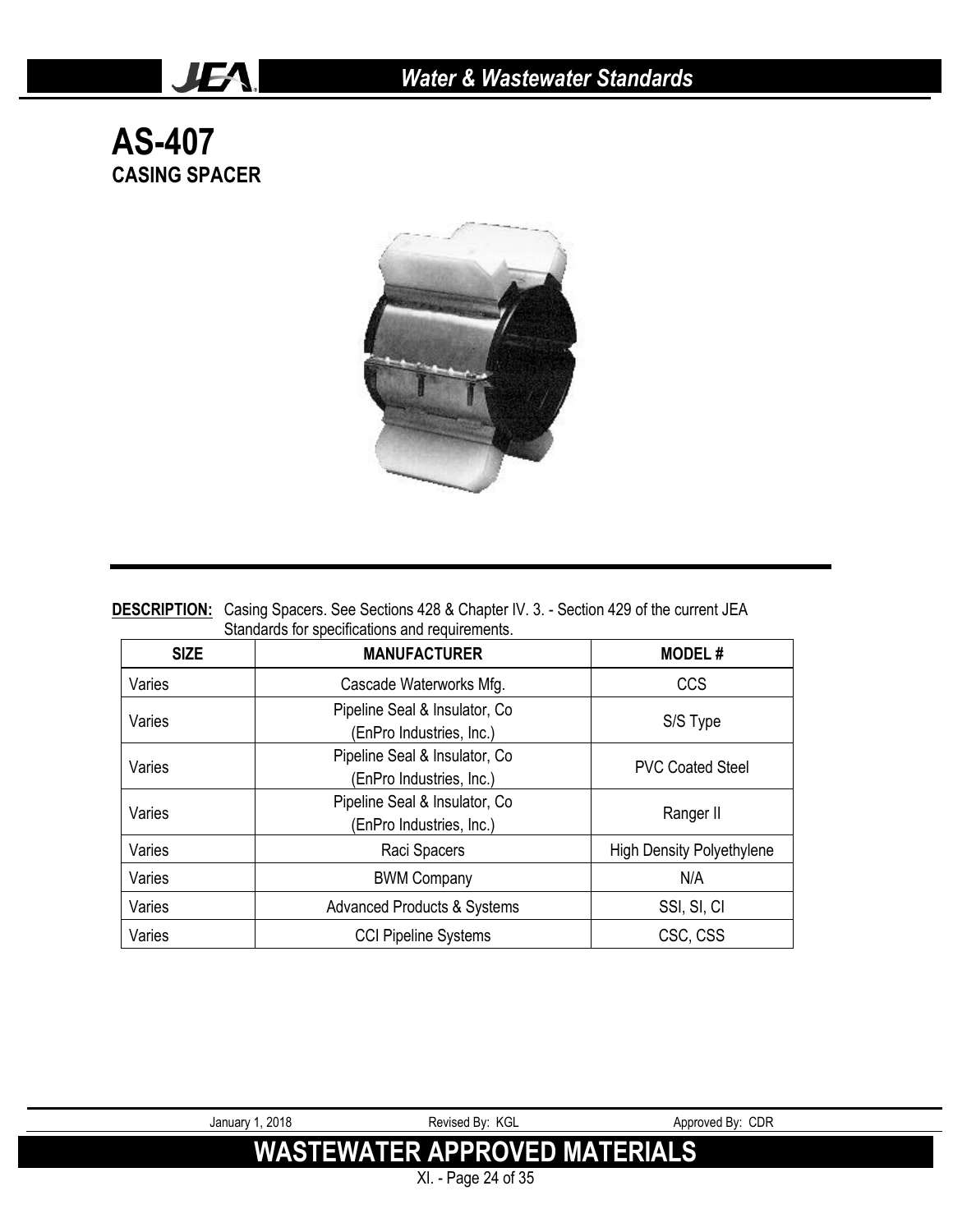**AS-408 PIPE COUPLING**

JEA.



**Note:** O.D. Ranges may vary. Refer to manufacturer's specifications.

| <b>SIZE</b>     | <b>MANUFACTURER</b>     | <b>MODEL#</b>           |
|-----------------|-------------------------|-------------------------|
| 4-inch & larger | Cascade Waterworks Mfg. | CDC, CRC, CRFA          |
| 4-inch & larger | Dressler Inc./GE        | 153                     |
| 4-inch & larger | Ford Meter Box          | FC2A, FC2N              |
| 4-inch & larger | <b>JCM</b>              | 210                     |
| 4-inch & larger | PowerSeal               | 3501, 3501B, 3506, 3521 |
| 4-inch & larger | Romac                   | 501                     |
| 4-inch & larger | Smith-Blair             | 441                     |
| 4-inch & larger | TPS, Hymax              | 2000                    |
| 4-inch & larger | Mueller                 | <b>MAXIFIT</b>          |
| 4-inch & larger | Mueller Co              | N/A                     |
| 4-inch & larger | <b>FERNCO</b>           | 1000                    |

**DESCRIPTION:** Cast Coupling. See Chapter IV. 2. - Section 428 of the current JEA Standards for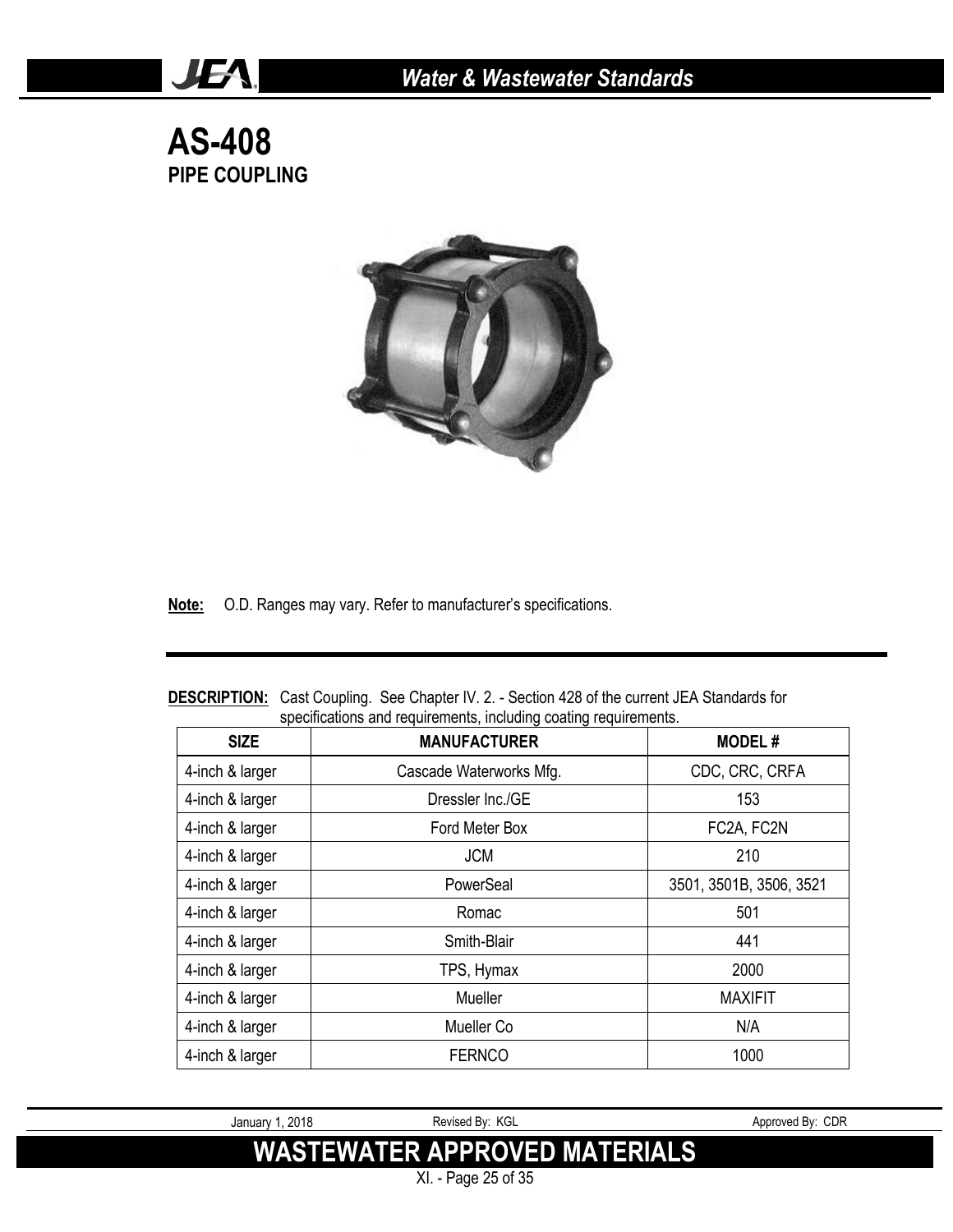### **AS-409 FULL CIRCLE REPAIR CLAMP**

JEA.



DESCRIPTION: Full Circle Repair Clamp (stainless steel). See Chapter IV. 3. - Section 429 of the current JEA Standards for specifications and requirements.

| <b>SIZE</b>      | <b>MANUFACTURER</b>   | <b>MODEL#</b>       |
|------------------|-----------------------|---------------------|
| All Sizes        | Ford Meter Box, Co.   | "F" or "FS" Series  |
| All Sizes        | Dresser Inc./GE       | 360                 |
| All Sizes        | <b>JCM</b> Industries | 101 or 131          |
| All Sizes        | <b>JCM</b> Industries | 102 or 132          |
| All Sizes        | Powerseal             | 3121 or 3122        |
| <b>All Sizes</b> | Romac                 | "SS" or "CL" Series |
| All Sizes        | Smith Blair           | Series 226 or 256   |
| <b>All Sizes</b> | Smith Blair           | Series 228 or 263   |
| All Sizes        | TPS, EZ-MAX           | Model 4000          |
| <b>All Sizes</b> | Mueller Co.           | 500, 510, 540, 550  |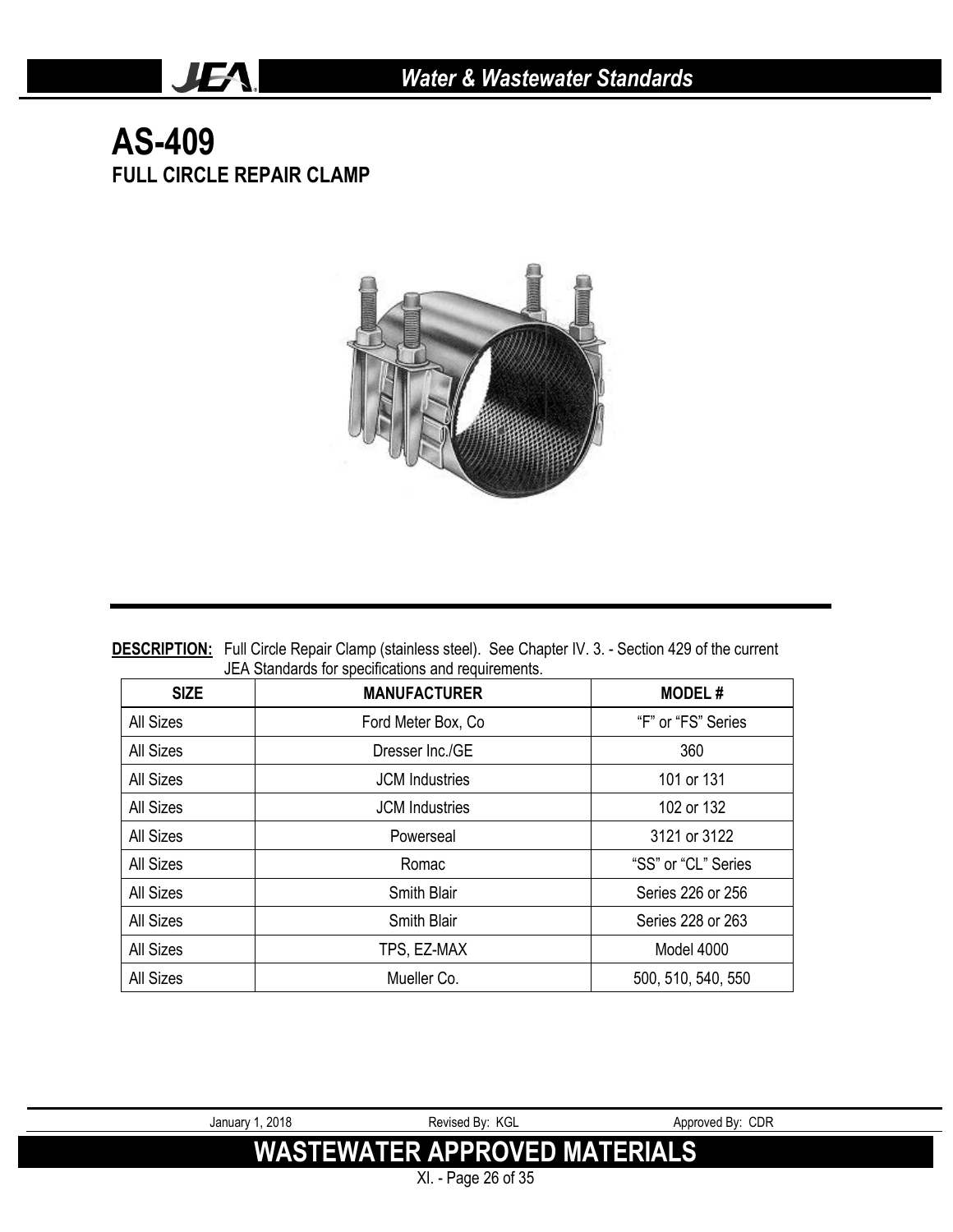### **AS-501 MANHOLE AND ACCESSORIES**

JEA.



#### **DESCRIPTION:** Manhole and Accessories. See Section 427 of the current JEA Standards for specifications and requirements.

| <b>SIZE</b>                     | <b>MANUFACTURER</b>                |                |  |  |
|---------------------------------|------------------------------------|----------------|--|--|
| <b>Manhole and Accessories</b>  |                                    |                |  |  |
| Varies                          | <b>Standard Precast</b>            | N/A            |  |  |
| Varies                          | Forterra                           | N/A            |  |  |
| Varies                          | Del Zotto Precast                  | N/A            |  |  |
|                                 | <b>Manhole Joint Sealant</b>       |                |  |  |
| 1-inch                          | Con-Seal                           | CS102, 202     |  |  |
| $1-1/2$ inch                    | Ram-Nek/Henry Company              | Ram-Nek        |  |  |
|                                 | NPC Bidco /Trelleborg              | $C-56$         |  |  |
| 1-inch                          | Evergrip                           | 990            |  |  |
|                                 | <b>Exterior Joint Sealant Tape</b> |                |  |  |
| 0.1 inch $X$ 8 inch W (minimum) | Con Seal                           | CS-300, CS-212 |  |  |
| 9 inch W (minimum)              | Rub-R-Nek/ Henry Company           | N/A            |  |  |
| 6 inch W (minimum)              | Wrapid Seal (CCI Pipeline systems) | N/A            |  |  |
| <b>Manhole General Coating</b>  |                                    |                |  |  |
| 12 mils thick                   | Con-Seal                           | CS-55          |  |  |
| 12 mils thick                   | PRO-Tec Coatings, Inc.             | EW1-Aquapoxy   |  |  |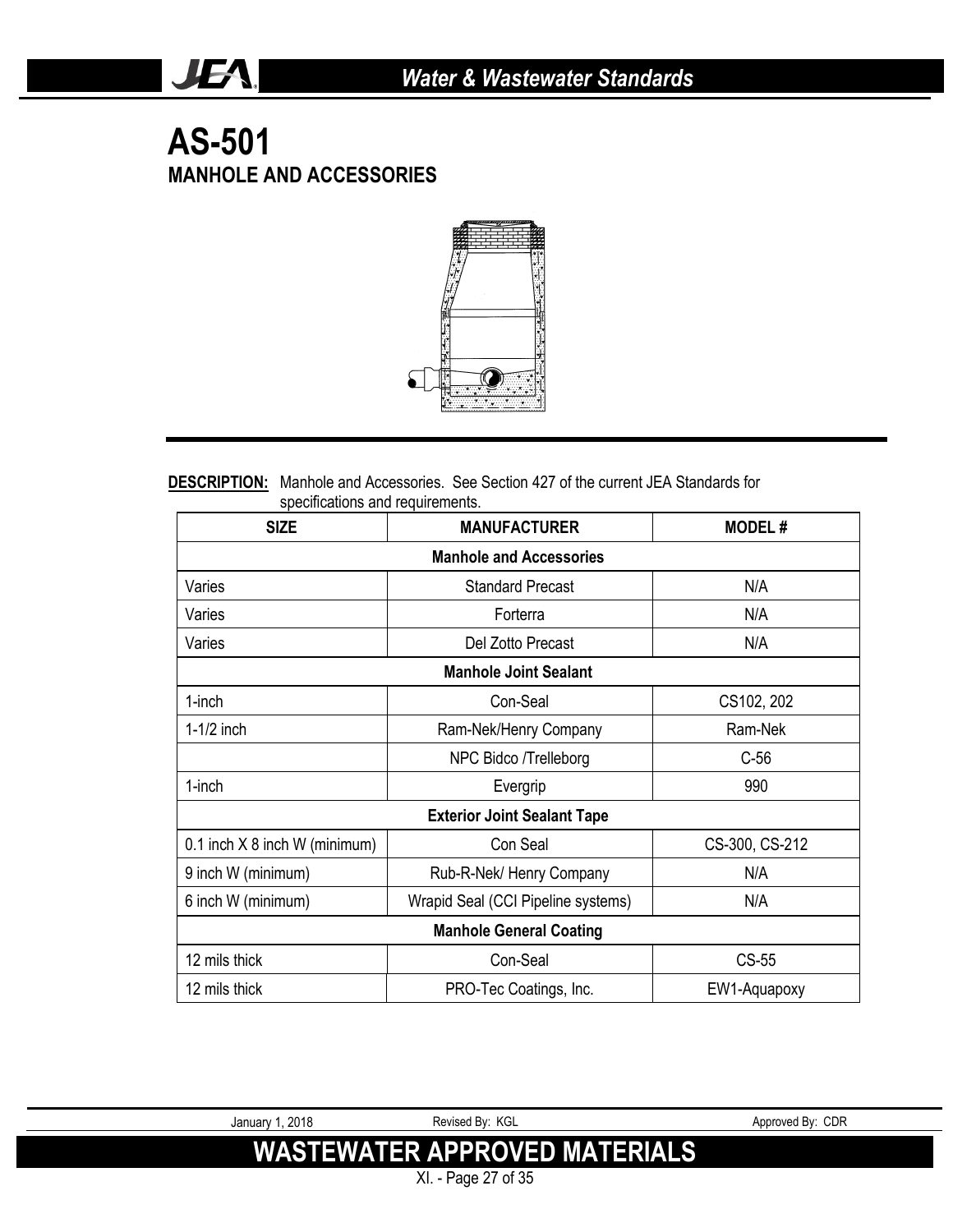## **AS-502 PROTECTIVE COATING**

JEA.



**DESCRIPTION:** Water Wastewater Protective Coating. See Section 447 of the current JEA Standards for specifications and requirements.

| <b>COMPANY NAME</b>              | <b>CONTACTS</b> | <b>PHONE</b> | <b>EMAIL</b>           |
|----------------------------------|-----------------|--------------|------------------------|
| The Sherwin-Williams Company     | Josh Hinson     | 904-591-3137 | swrep4538@sherwin.com  |
| Corrocoat Usa, Inc.              | Josh Tankersley | 904-472-0768 | Josht@corrocoat.com    |
| PPG Protective & Marine Coatings | Jim Hartley     | 904-626-6382 | jim.hartley@ppg.com    |
| Carboline                        | Eric Foreman    | 904-576-0800 | eforeman@carboline.com |

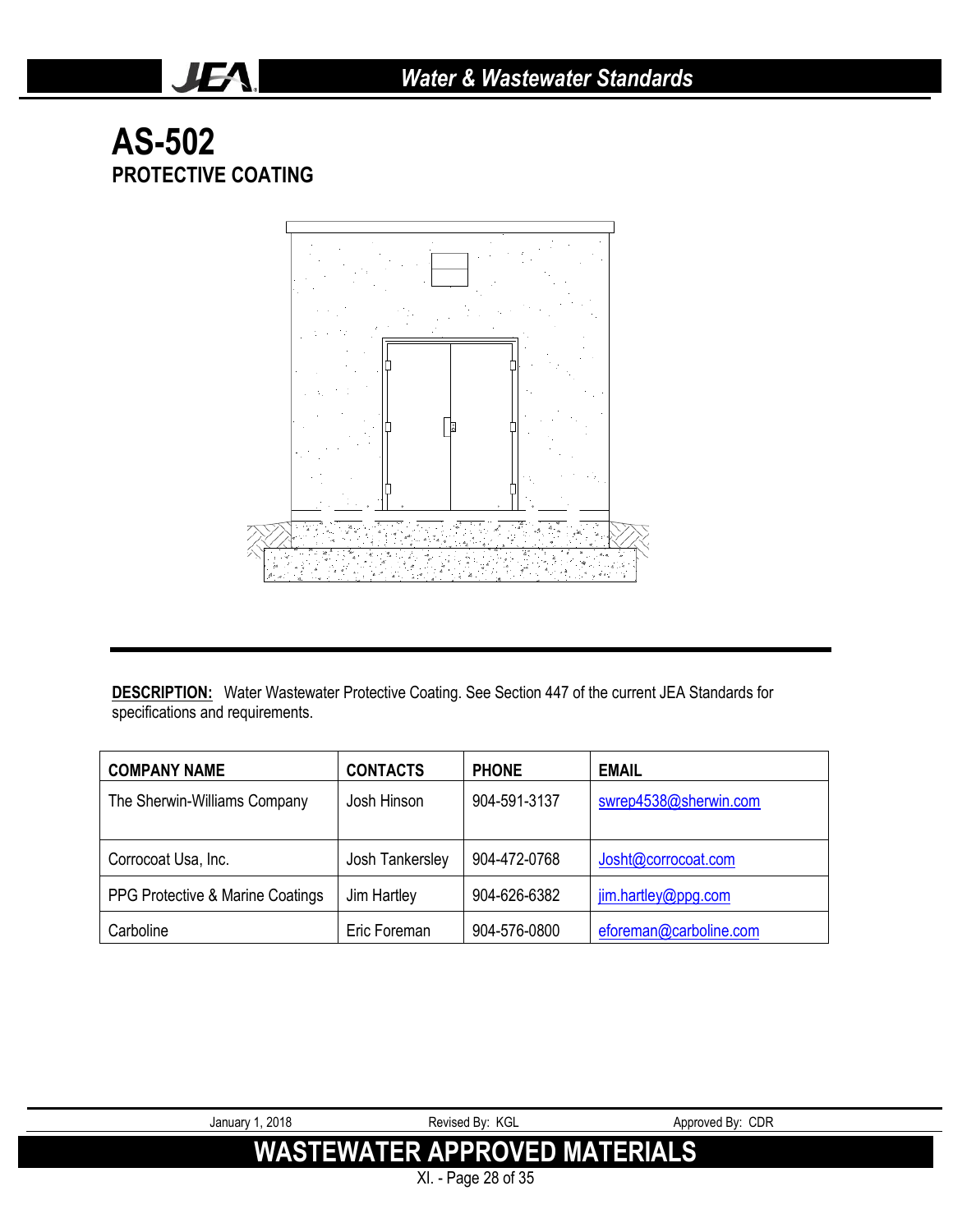### **AS-503 MANHOLE ADJUSTMENT RING**

JEA.



**DESCRIPTION:** Manhole (adjustment rings) Collars. See Section 427 of the current JEA Standards for specifications and requirements.

| <b>SIZE</b> | <b>MANUFACTURER</b>       | <b>MODEL#</b> |
|-------------|---------------------------|---------------|
| Varies      | <b>Standard Precast</b>   |               |
| Varies      | Forterra                  |               |
| Varies      | Lad Tech, HDPE Rings      |               |
| Varies      | EJ, Steel Adjustment Ring |               |
| Varies      | EJ, infra-riser           |               |

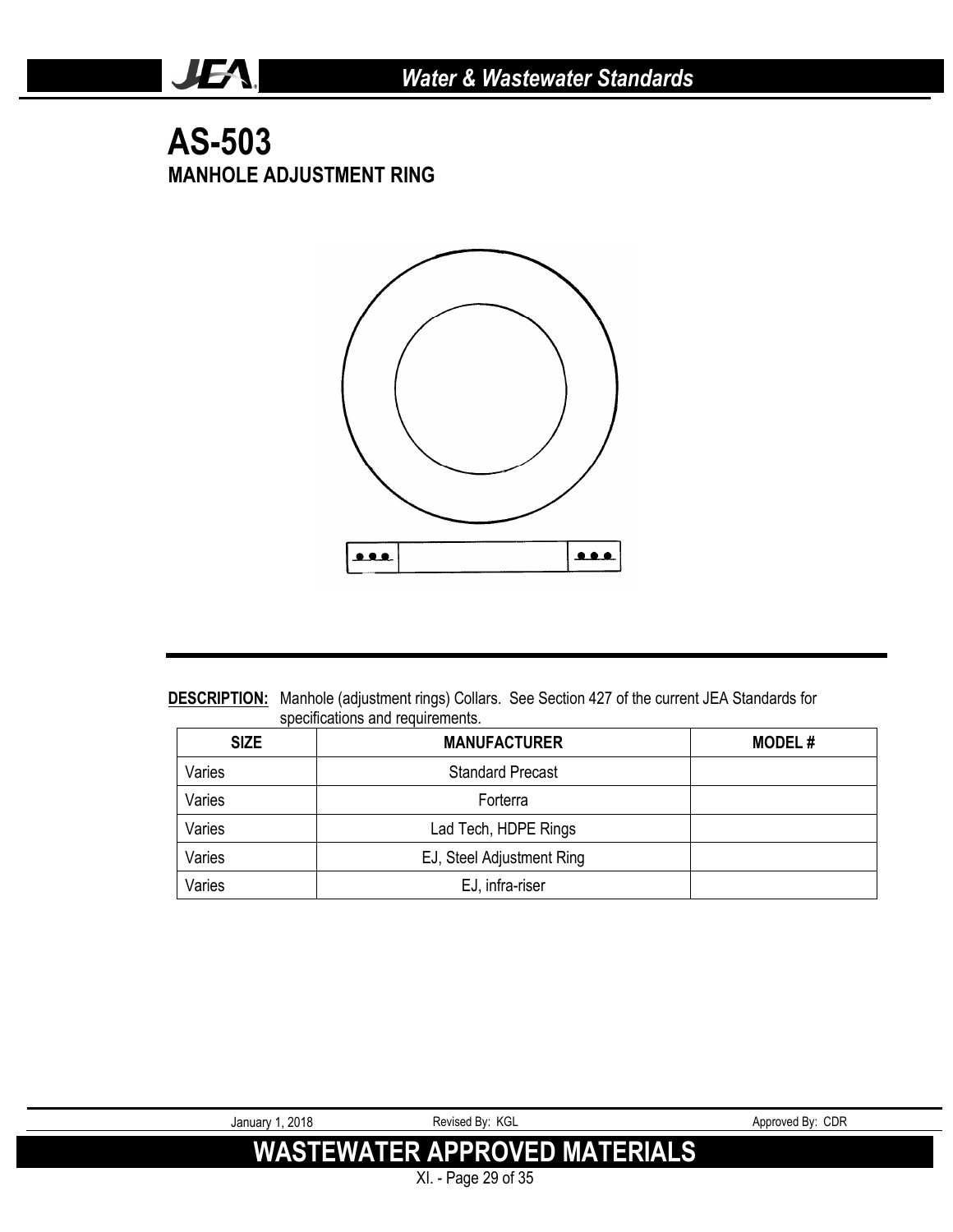### **AS-504 MANHOLE FRAME AND COVER**

JEA.



**DESCRIPTION:** Manhole Frame and Cover (with rubber "T" Gaskets). See Section 427 of the current JEA Standards for specifications and requirements.

| <b>SIZE</b> | <b>MANUFACTURER</b>    | <b>MODEL#</b>  |
|-------------|------------------------|----------------|
| 32-inch     | U.S. Foundry           | <b>USF-655</b> |
| 32-inch     | East Jordan Iron Works | N/A            |

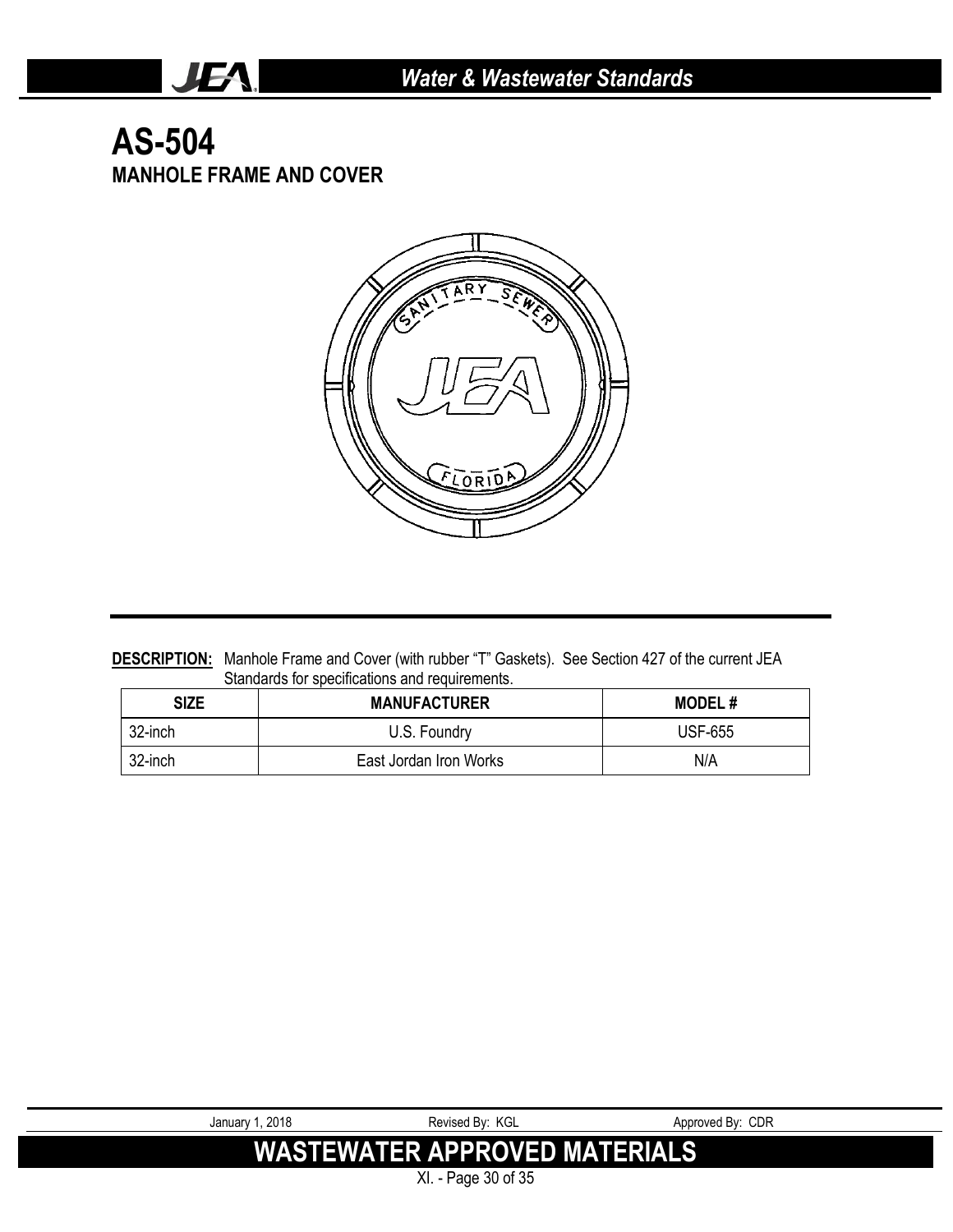### **AS-601 ALUMINUM HATCH (FRAME AND COVER)**

JEA.



**DESCRIPTION:** Aluminum Hatch Frame and Cover. See Section 433 of the current JEA Standard for specifications and requirements.

| <b>SIZE</b> | <b>MANUFACTURER</b>     | <b>MODEL#</b> |
|-------------|-------------------------|---------------|
| Varies      | U.S. Foundry            |               |
| Varies      | Halliday Products, Inc. |               |

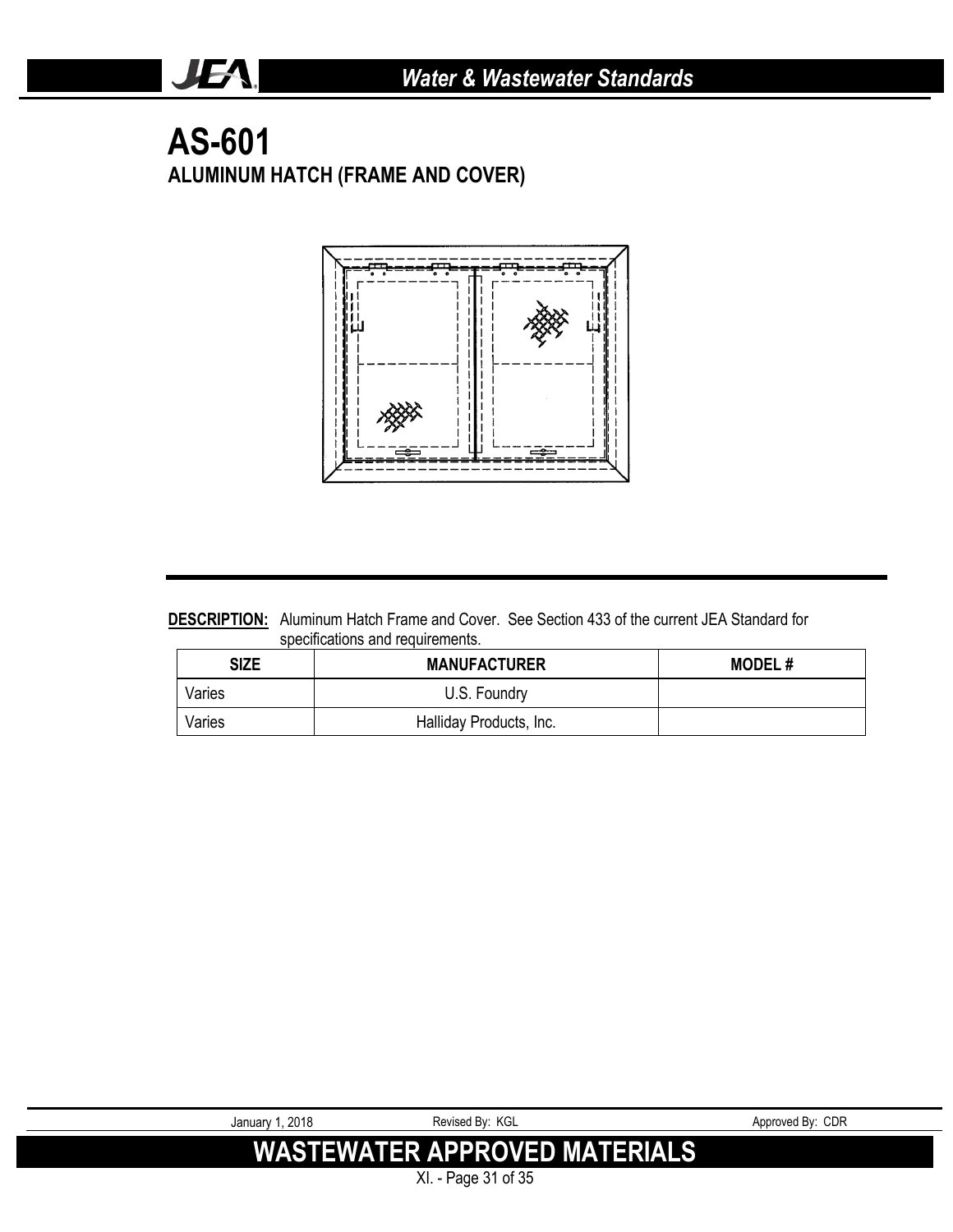**AS-602 CONCRETE LINER**

JEA.



**DESCRIPTION:** Concrete Liner. See Section 446 of the current JEA Standards for specifications and requirements.

| <b>MANUFACTURER</b>                       | <b>MODEL#</b>          |  |
|-------------------------------------------|------------------------|--|
| <b>Associated Fiberglass Enterprises</b>  | Hard Shell Liner (***) |  |
| Concrete Conservation, Inc.               | Spectra-Shield (*)     |  |
| L. F. Manufacturing, Inc.                 | Hard Shell Liner (***) |  |
| LarFarge/ Kerneos Inc. Calcium Aluminates | SEWPERCOAT (**)        |  |
| GML Coatings, LLC.                        | Green Monster (*)      |  |

NOTES:

(\*) Denotes Polyurethane, HDPE or Fiberglass Liner Material

- $(***)$  Denotes Cementitious Liner Material  $(***)$  Denotes Hard Shell Liner Material
- Denotes Hard Shell Liner Material

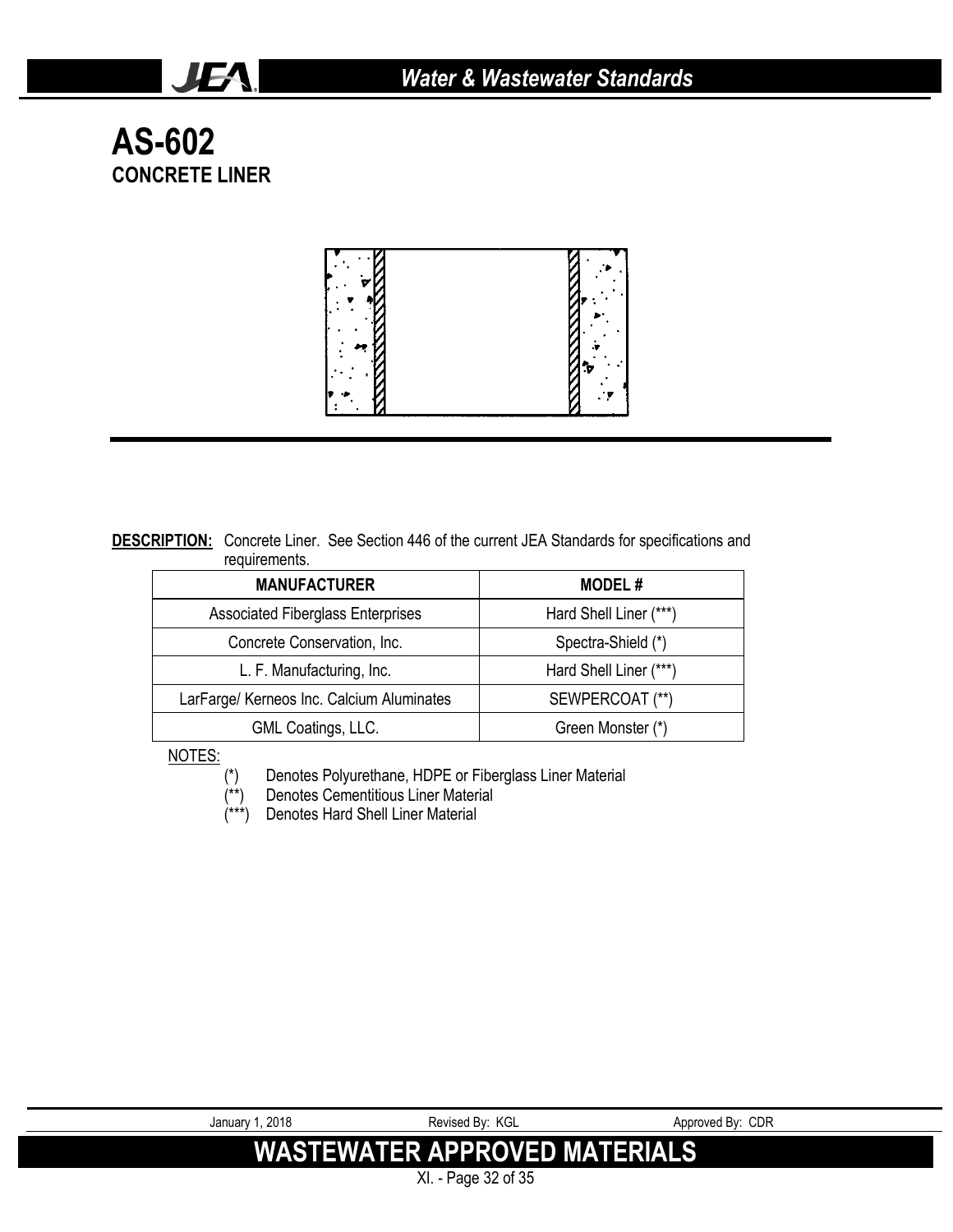

JEA.

**DESCRIPTION:** Wastewater Pump. See Section 433 of the current JEA Standards for specifications and requirements. It is intended that JEA approved material list shall be considered acceptable, unless new technology exist or if it is in the best interest of JEA to revise the approved material list.

| <b>SUBMERSIBLE WASTEWATER PUMPS</b>             |                         |  |  |
|-------------------------------------------------|-------------------------|--|--|
| Manufacturer/Representative                     | <b>Telephone Number</b> |  |  |
| <b>Flygt rep David Williams</b>                 | (239) 825-8384          |  |  |
| EMU, rep by KAMAN Industrial Tech.              | (904) 626-5189          |  |  |
| KSB, rep by Custom Pump                         | (904) 858-9605          |  |  |
| Hydromatic, rep by Barneys Pump (40hp and less) | (904) 260-0669          |  |  |
| DRY-PIT WASTEWATER PUMPS                        |                         |  |  |
| EMU, rep by KAMAN Industrial Tech.              | (904) 626-5189          |  |  |
| Flow Serve (MSX), rep by Carter & Ver Planck    | (813) 287-0709          |  |  |
| KSB, rep by Custom Pump                         | $(904) 858 - 9605$      |  |  |
| Flygt, rep David Williams                       | (239) 825 8384          |  |  |
| <b>FLOODED SUCTION SOLIDS HANDLING PUMPS</b>    |                         |  |  |
| Fairbanks Morse, rep by Sanders Company, Inc.   | (772)-220-2900          |  |  |
| Worthington, rep by Carter & Ver Planck         | (813) 287-0709          |  |  |
| Allis Chalmers, rep David Williams              | (239) 825-8384          |  |  |

January 1, 2018 **Revised By: KGL** Approved By: CDR **WASTEWATER APPROVED MATERIALS** XI. - Page 33 of 35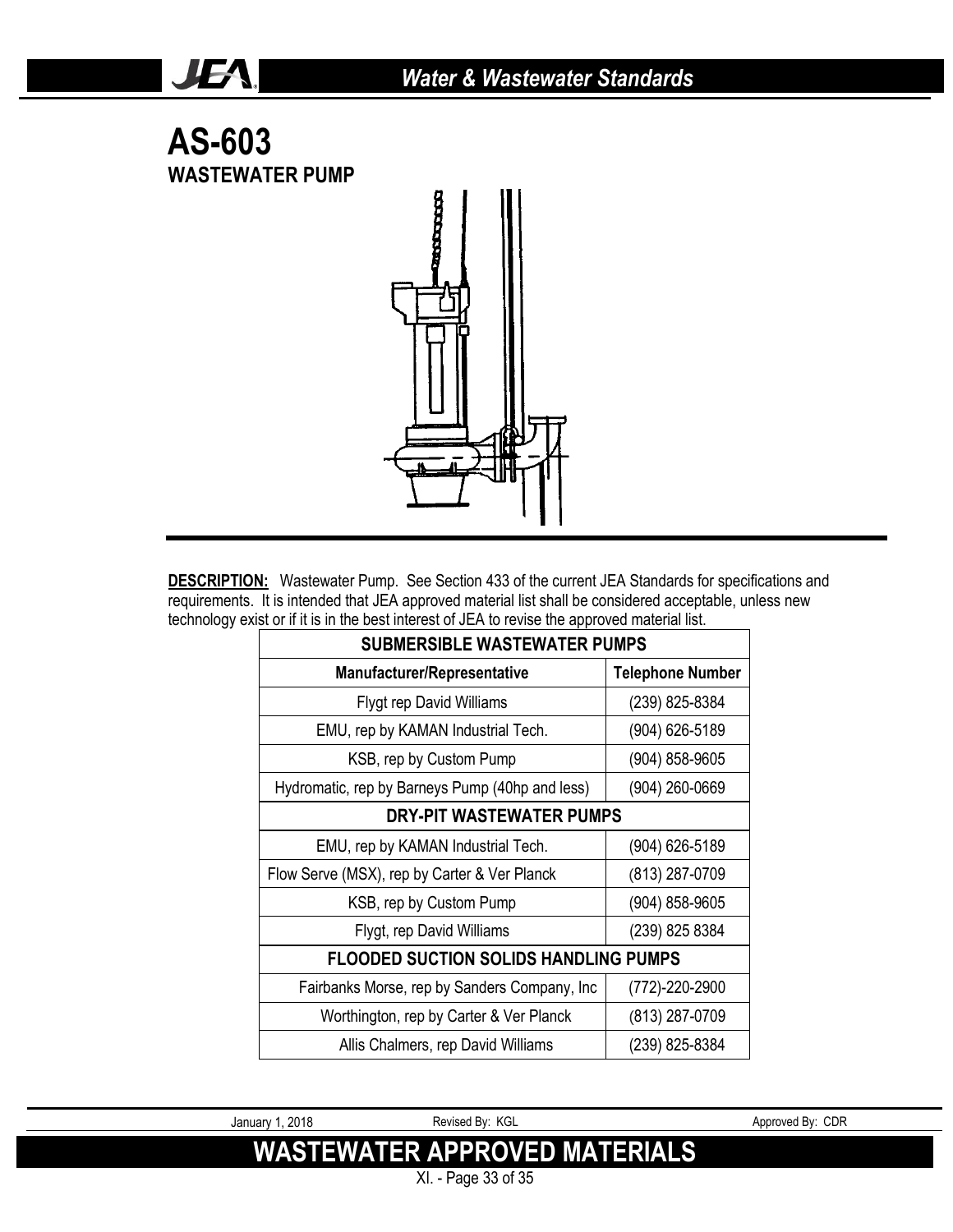# **AS-604**

JEA.

**ELECTRICAL, CONTROL PANEL, VFD & SCADA**



**DESCRIPTION:** Pump Station Electrical and Control Panel including (RTU). See Section 433 of the current JEA Standards for specifications and requirements.

| <b>COMPANY NAME</b>     | <b>CONTACTS</b>    | <b>PHONE</b>      | <b>EMAIL</b>                |  |
|-------------------------|--------------------|-------------------|-----------------------------|--|
| <b>ECS</b>              | Ralph Sinn         | $(904)367 - 5000$ | ralph@ecs31.com             |  |
| EG Controls, Inc.       | Sonia McKenzie     | (904) 292-0110    | smcenizie@egcontrols.com    |  |
| Suncoast                | Mark Owens         | (904) 693-3318    | mowens@suncoastcontrols.biz |  |
| Sun State System, Inc.  | <b>Tony Rhodes</b> | (904)269-2544     | trhodes@sunstatesystems.com |  |
| Infamation Technologies | Dale R. Young      | (904) 425-4760    | dyoung@infamation.com       |  |
| Group,<br>(ITG)         |                    |                   |                             |  |

**DESCRIPTION:** Variable Frequency Drives (VFD). See section 433 of the current JEA standard for specifications and requirements. It is intended that this JEA approved material will be considered acceptable, unless new technology exist or if it is in the best interest of JEA to revise the approved material list.

| VFD                 | <b>SCADA</b>   |
|---------------------|----------------|
| Cutler Hammer/Eaton | <b>SIEMENS</b> |
| Yaskawa P7          |                |
|                     |                |

January 1, 2018 **Proved By: Revised By: KGL** Approved By: CDR

**WASTEWATER APPROVED MATERIALS**

XI. - Page 34 of 35